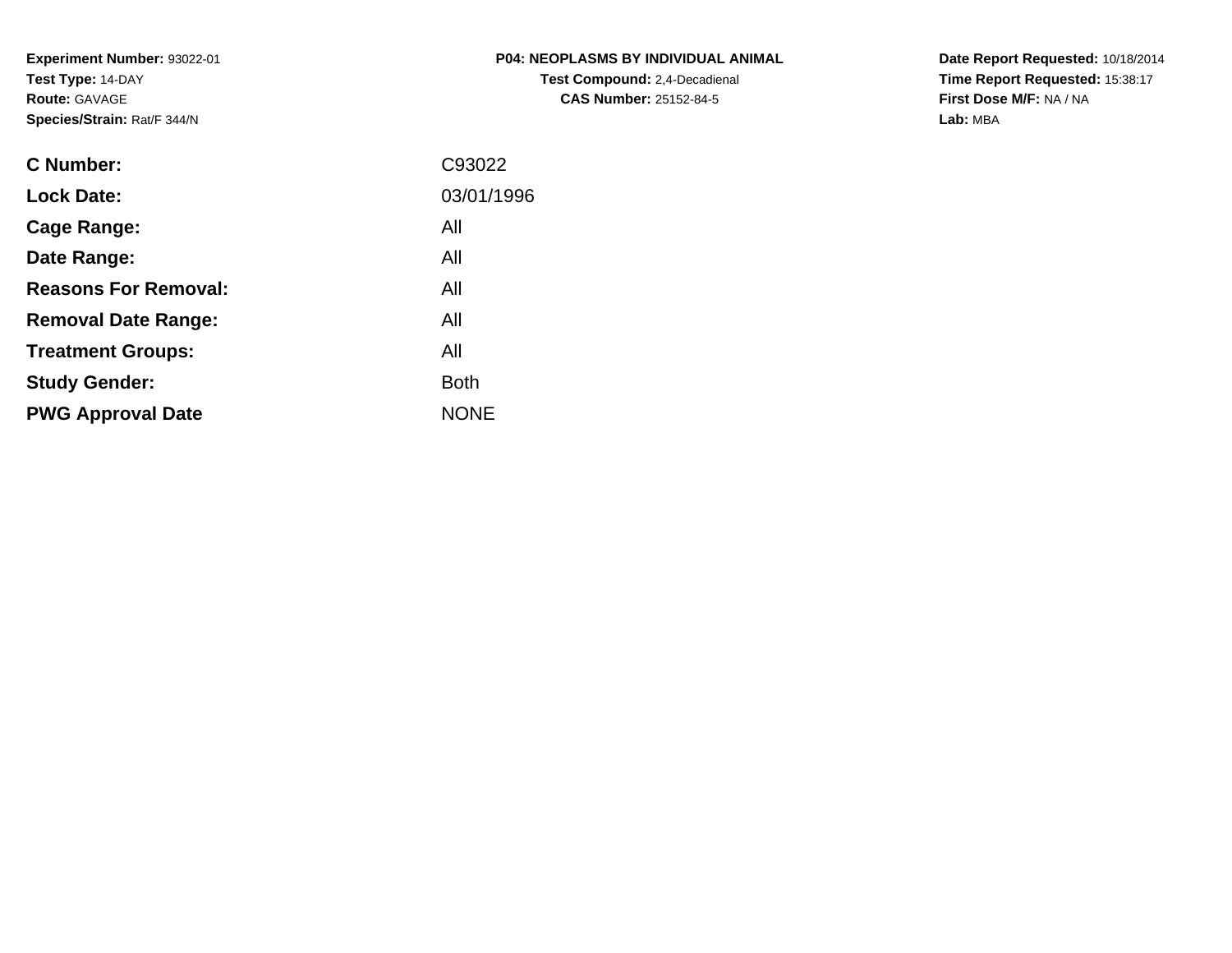**Experiment Number:** 93022-01**Test Type:** 14-DAY

#### **Route:** GAVAGE

**Species/Strain:** Rat/F 344/N

## **P04: NEOPLASMS BY INDIVIDUAL ANIMAL**

**Test Compound:** 2,4-Decadienal **CAS Number:** 25152-84-5

**Date Report Requested:** 10/18/2014**Time Report Requested:** 15:38:17**First Dose M/F:** NA / NA**Lab:** MBA

| F 344/N Rat Male<br><b>MG/KG</b><br>0.0                                                                             | DAY ON TEST<br><b>ANIMAL ID</b> | 0<br>0<br>$\boldsymbol{l}$<br>$\overline{7}$<br>$\mathsf 0$<br>0<br>0<br>0 | 0<br>$\boldsymbol{\theta}$<br>$\boldsymbol{l}$<br>$\overline{7}$<br>$\pmb{0}$<br>$\pmb{0}$<br>0<br>$\pmb{0}$<br>$\overline{2}$ | 0<br>$\boldsymbol{\theta}$<br>$\boldsymbol{l}$<br>$\boldsymbol{7}$<br>$\overline{0}$<br>$\pmb{0}$<br>0<br>$\pmb{0}$<br>3 | $\pmb{\theta}$<br>$\pmb{\theta}$<br>$\boldsymbol{l}$<br>$\overline{7}$<br>$\mathbf 0$<br>$\pmb{0}$<br>$\pmb{0}$<br>0<br>4 | $\pmb{\theta}$<br>$\pmb{\theta}$<br>$\boldsymbol{l}$<br>$\boldsymbol{7}$<br>$\overline{0}$<br>$\mathbf 0$<br>0<br>0<br>5 | <i><b>*TOTALS</b></i> |                                                       |
|---------------------------------------------------------------------------------------------------------------------|---------------------------------|----------------------------------------------------------------------------|--------------------------------------------------------------------------------------------------------------------------------|--------------------------------------------------------------------------------------------------------------------------|---------------------------------------------------------------------------------------------------------------------------|--------------------------------------------------------------------------------------------------------------------------|-----------------------|-------------------------------------------------------|
| <b>Alimentary System</b>                                                                                            |                                 |                                                                            |                                                                                                                                |                                                                                                                          |                                                                                                                           |                                                                                                                          |                       |                                                       |
| Liver<br>Stomach, Forestomach<br><b>Cardiovascular System</b>                                                       |                                 | +<br>$\ddot{}$                                                             |                                                                                                                                | $+$                                                                                                                      | +<br>$+$                                                                                                                  | $\ddot{}$<br>$\ddot{}$                                                                                                   | 5<br>5                |                                                       |
| <b>NONE</b><br><b>Endocrine System</b>                                                                              |                                 |                                                                            |                                                                                                                                |                                                                                                                          |                                                                                                                           |                                                                                                                          |                       |                                                       |
| <b>NONE</b><br><b>General Body System</b>                                                                           |                                 |                                                                            |                                                                                                                                |                                                                                                                          |                                                                                                                           |                                                                                                                          |                       |                                                       |
| <b>NONE</b><br><b>Genital System</b>                                                                                |                                 |                                                                            |                                                                                                                                |                                                                                                                          |                                                                                                                           |                                                                                                                          |                       |                                                       |
| <b>NONE</b><br><b>Hematopoietic System</b>                                                                          |                                 |                                                                            |                                                                                                                                |                                                                                                                          |                                                                                                                           |                                                                                                                          |                       |                                                       |
| <b>NONE</b><br><b>Integumentary System</b>                                                                          |                                 |                                                                            |                                                                                                                                |                                                                                                                          |                                                                                                                           |                                                                                                                          |                       |                                                       |
| <b>NONE</b><br><b>Musculoskeletal System</b>                                                                        |                                 |                                                                            |                                                                                                                                |                                                                                                                          |                                                                                                                           |                                                                                                                          |                       |                                                       |
| <b>NONE</b><br><b>Nervous System</b>                                                                                |                                 |                                                                            |                                                                                                                                |                                                                                                                          |                                                                                                                           |                                                                                                                          |                       |                                                       |
| * Total animals with tissue examined microscopically; Total animals with tumor<br>+ Tissue examined microscopically |                                 |                                                                            |                                                                                                                                |                                                                                                                          |                                                                                                                           |                                                                                                                          |                       | M Missing tissue<br>A  Autolysis precludes evaluation |

I ..Insufficient tissue

M ..Missing tissue X ..Lesion present BLANK ..Not examined microscopically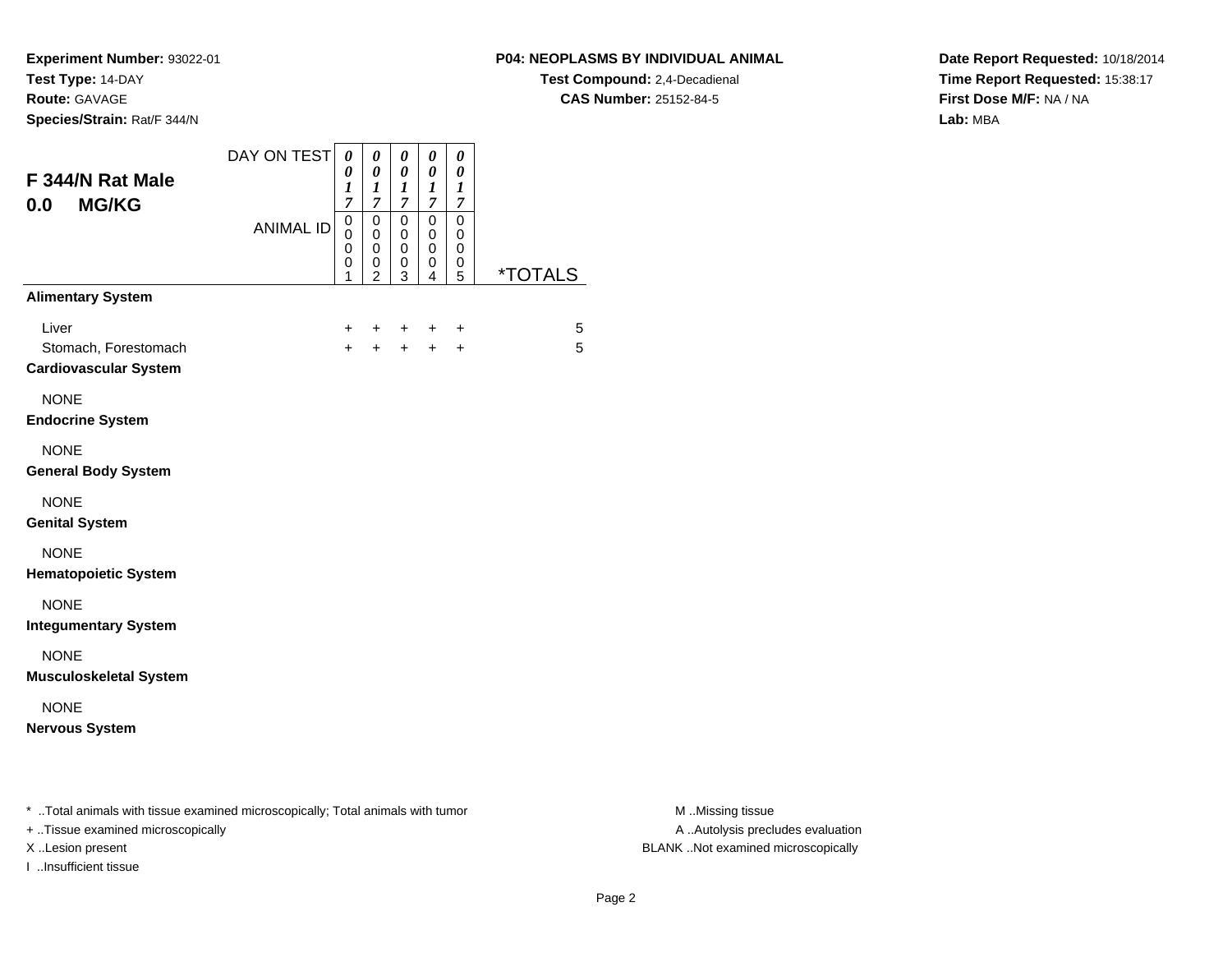**Experiment Number:** 93022-01**Test Type:** 14-DAY**Route:** GAVAGE

**Species/Strain:** Rat/F 344/N

# **P04: NEOPLASMS BY INDIVIDUAL ANIMAL**

**Test Compound:** 2,4-Decadienal **CAS Number:** 25152-84-5

**Date Report Requested:** 10/18/2014**Time Report Requested:** 15:38:17**First Dose M/F:** NA / NA**Lab:** MBA

| F 344/N Rat Male                            | DAY ON TEST      | 0<br>0<br>$\boldsymbol{l}$<br>$\overline{7}$              | 0<br>0<br>1<br>$\overline{7}$   | 0<br>0<br>$\boldsymbol{l}$<br>$\overline{7}$ | 0<br>0<br>1<br>7                       | 0<br>0<br>1<br>$\overline{7}$ |                       |
|---------------------------------------------|------------------|-----------------------------------------------------------|---------------------------------|----------------------------------------------|----------------------------------------|-------------------------------|-----------------------|
| <b>MG/KG</b><br>0.0                         | <b>ANIMAL ID</b> | 0<br>$\mathbf 0$<br>$\overline{0}$<br>$\overline{0}$<br>1 | 0<br>0<br>$\mathbf 0$<br>0<br>2 | 0<br>0<br>0<br>$\mathbf 0$<br>3              | $\Omega$<br>0<br>0<br>$\mathbf 0$<br>4 | 0<br>0<br>0<br>0<br>5         | <i><b>*TOTALS</b></i> |
| <b>NONE</b><br><b>Respiratory System</b>    |                  |                                                           |                                 |                                              |                                        |                               |                       |
| <b>NONE</b><br><b>Special Senses System</b> |                  |                                                           |                                 |                                              |                                        |                               |                       |
| <b>NONE</b><br><b>Urinary System</b>        |                  |                                                           |                                 |                                              |                                        |                               |                       |
| Kidney<br><b>SYSTEMIC LESIONS</b>           |                  | $\ddot{}$                                                 | +                               |                                              | $\ddot{}$                              | $\ddot{}$                     | 5                     |
| Multiple Organ                              |                  | ٠                                                         |                                 |                                              |                                        | ÷                             | 5                     |

\* ..Total animals with tissue examined microscopically; Total animals with tumor **M** . Missing tissue M ..Missing tissue

+ ..Tissue examined microscopically

I ..Insufficient tissue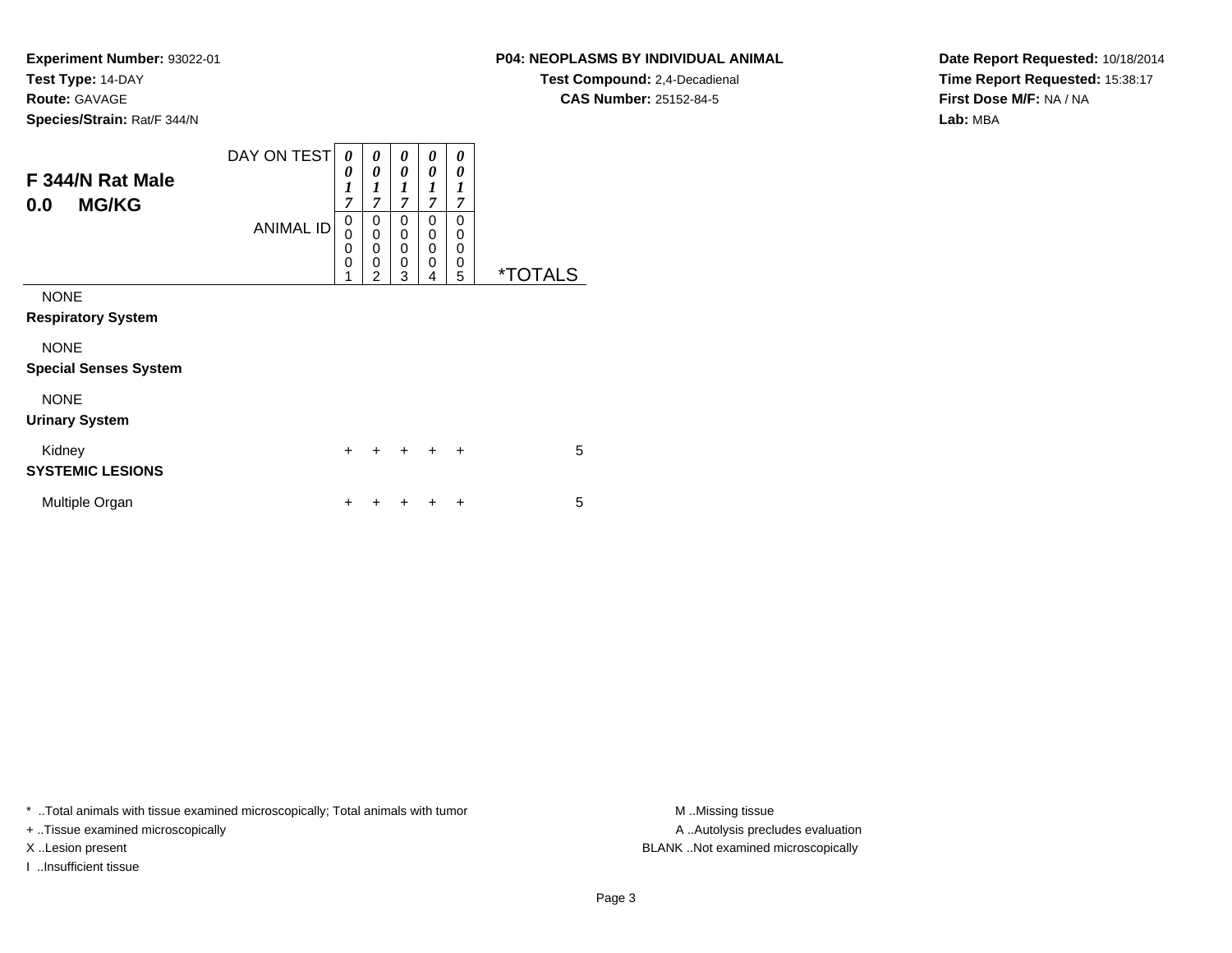| Experiment Number: 93022-01<br>Test Type: 14-DAY<br>Route: GAVAGE<br>Species/Strain: Rat/F 344/N |                  |                       | P04: NEOPLASMS BY INDIVIDUAL ANIMAL<br>Test Compound: 2,4-Decadienal<br><b>CAS Number: 25152-84-5</b> | Date Report Requested: 10/18/2014<br>Time Report Requested: 15:38:17<br>First Dose M/F: NA / NA<br>Lab: MBA |
|--------------------------------------------------------------------------------------------------|------------------|-----------------------|-------------------------------------------------------------------------------------------------------|-------------------------------------------------------------------------------------------------------------|
|                                                                                                  | DAY ON TEST      |                       |                                                                                                       |                                                                                                             |
| F 344/N Rat Male<br><b>MG/KG</b><br>45.0                                                         |                  |                       |                                                                                                       |                                                                                                             |
|                                                                                                  | <b>ANIMAL ID</b> | <i><b>*TOTALS</b></i> |                                                                                                       |                                                                                                             |
| <b>Alimentary System</b>                                                                         |                  |                       |                                                                                                       |                                                                                                             |
| <b>NONE</b><br><b>Cardiovascular System</b>                                                      |                  |                       |                                                                                                       |                                                                                                             |
| <b>NONE</b><br><b>Endocrine System</b>                                                           |                  |                       |                                                                                                       |                                                                                                             |
| <b>NONE</b><br><b>General Body System</b>                                                        |                  |                       |                                                                                                       |                                                                                                             |
| <b>NONE</b><br><b>Genital System</b>                                                             |                  |                       |                                                                                                       |                                                                                                             |
| <b>NONE</b><br><b>Hematopoietic System</b>                                                       |                  |                       |                                                                                                       |                                                                                                             |
| <b>NONE</b><br><b>Integumentary System</b>                                                       |                  |                       |                                                                                                       |                                                                                                             |
| <b>NONE</b><br><b>Musculoskeletal System</b>                                                     |                  |                       |                                                                                                       |                                                                                                             |
| <b>NONE</b><br><b>Nervous System</b>                                                             |                  |                       |                                                                                                       |                                                                                                             |
| <b>NONE</b>                                                                                      |                  |                       |                                                                                                       |                                                                                                             |

+ ..Tissue examined microscopically

I ..Insufficient tissue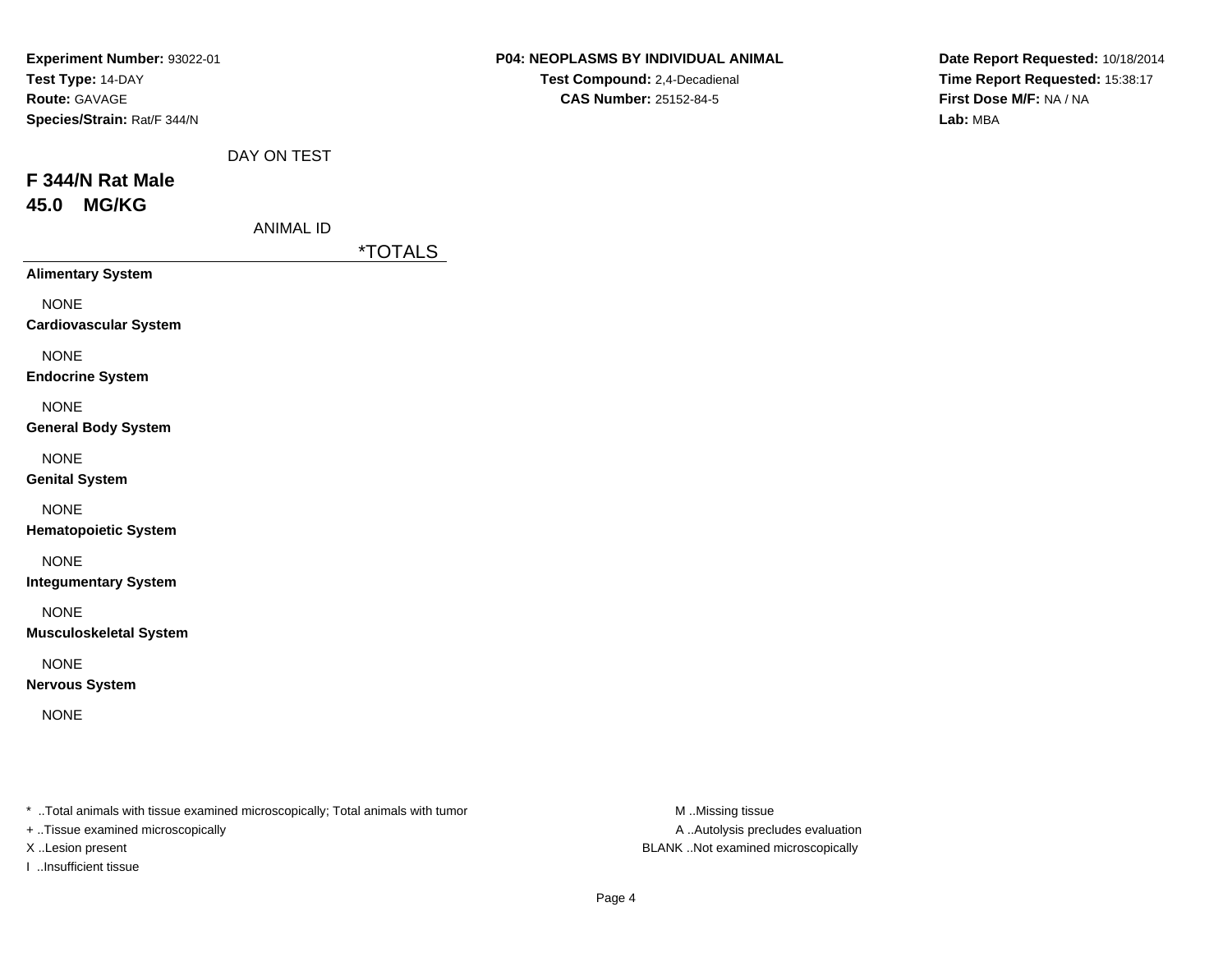| Experiment Number: 93022-01  |                       | P04: NEOPLASMS BY INDIVIDUAL ANIMAL | Date Report Requested: 10/18/2014 |
|------------------------------|-----------------------|-------------------------------------|-----------------------------------|
| Test Type: 14-DAY            |                       | Test Compound: 2,4-Decadienal       | Time Report Requested: 15:38:17   |
| <b>Route: GAVAGE</b>         |                       | <b>CAS Number: 25152-84-5</b>       | First Dose M/F: NA / NA           |
| Species/Strain: Rat/F 344/N  |                       |                                     | Lab: MBA                          |
| DAY ON TEST                  |                       |                                     |                                   |
| F 344/N Rat Male             |                       |                                     |                                   |
| <b>MG/KG</b><br>45.0         |                       |                                     |                                   |
| <b>ANIMAL ID</b>             |                       |                                     |                                   |
|                              | <i><b>*TOTALS</b></i> |                                     |                                   |
| <b>Respiratory System</b>    |                       |                                     |                                   |
| <b>NONE</b>                  |                       |                                     |                                   |
| <b>Special Senses System</b> |                       |                                     |                                   |
| <b>NONE</b>                  |                       |                                     |                                   |
| <b>Urinary System</b>        |                       |                                     |                                   |
| <b>NONE</b>                  |                       |                                     |                                   |
| <b>SYSTEMIC LESIONS</b>      |                       |                                     |                                   |
| Multiple Organ               | 0                     |                                     |                                   |
|                              |                       |                                     |                                   |

+ ..Tissue examined microscopically

I ..Insufficient tissue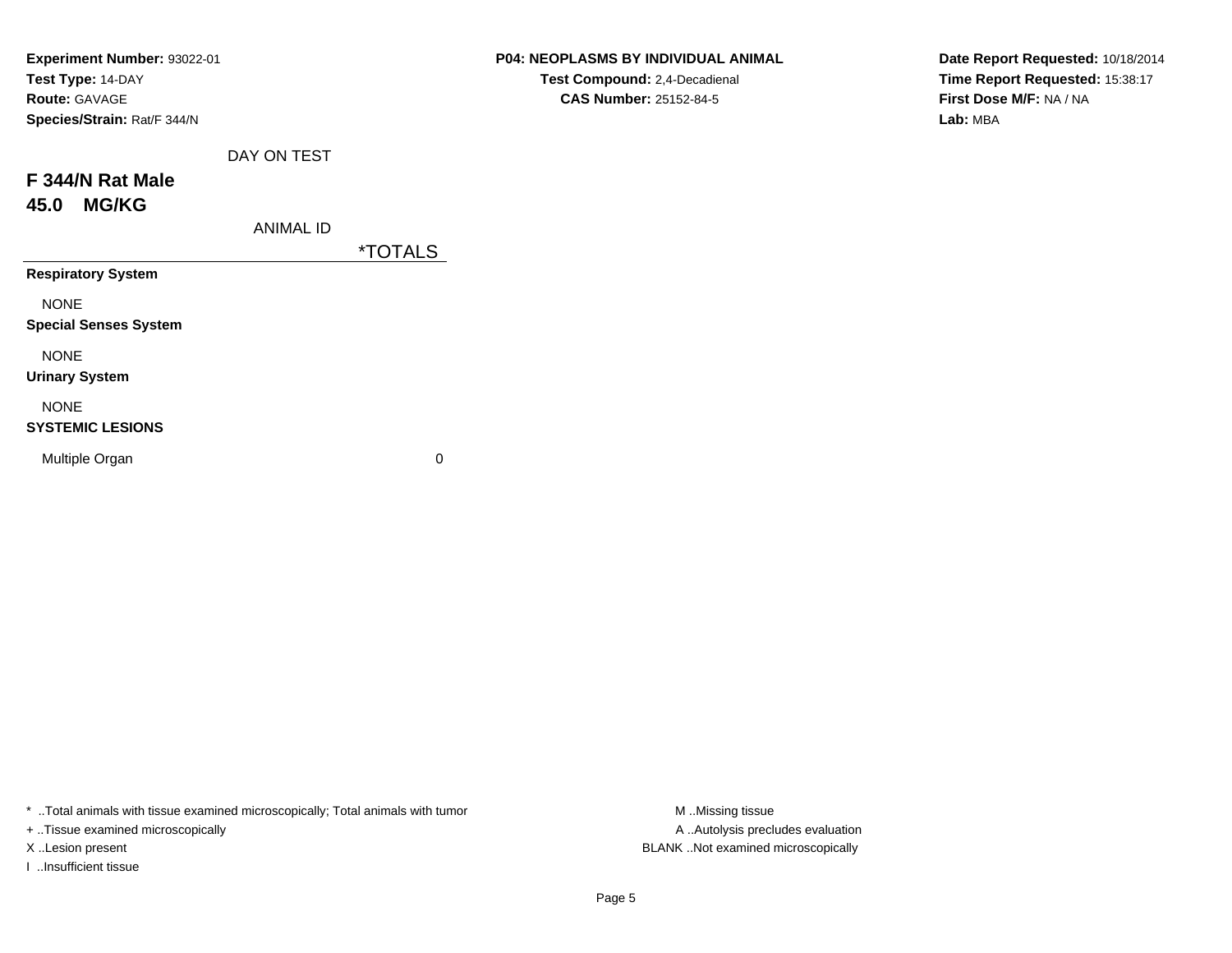| Experiment Number: 93022-01<br>Test Type: 14-DAY<br>Route: GAVAGE<br>Species/Strain: Rat/F 344/N |                                 |                       | P04: NEOPLASMS BY INDIVIDUAL ANIMAL<br>Test Compound: 2,4-Decadienal<br>CAS Number: 25152-84-5 | Date Report Requested: 10/18/2014<br>Time Report Requested: 15:38:17<br>First Dose M/F: NA / NA<br>Lab: MBA |
|--------------------------------------------------------------------------------------------------|---------------------------------|-----------------------|------------------------------------------------------------------------------------------------|-------------------------------------------------------------------------------------------------------------|
| F 344/N Rat Male<br>133.0 MG/KG                                                                  | DAY ON TEST<br><b>ANIMAL ID</b> | <i><b>*TOTALS</b></i> |                                                                                                |                                                                                                             |
| <b>Alimentary System</b><br><b>NONE</b>                                                          |                                 |                       |                                                                                                |                                                                                                             |
| <b>Cardiovascular System</b><br><b>NONE</b><br><b>Endocrine System</b>                           |                                 |                       |                                                                                                |                                                                                                             |
| <b>NONE</b><br><b>General Body System</b>                                                        |                                 |                       |                                                                                                |                                                                                                             |
| <b>NONE</b><br><b>Genital System</b>                                                             |                                 |                       |                                                                                                |                                                                                                             |
| <b>NONE</b><br><b>Hematopoietic System</b>                                                       |                                 |                       |                                                                                                |                                                                                                             |
| <b>NONE</b><br><b>Integumentary System</b>                                                       |                                 |                       |                                                                                                |                                                                                                             |
| <b>NONE</b><br><b>Musculoskeletal System</b>                                                     |                                 |                       |                                                                                                |                                                                                                             |
| <b>NONE</b><br><b>Nervous System</b>                                                             |                                 |                       |                                                                                                |                                                                                                             |
| <b>NONE</b>                                                                                      |                                 |                       |                                                                                                |                                                                                                             |
|                                                                                                  |                                 |                       |                                                                                                |                                                                                                             |

+ ..Tissue examined microscopically

I ..Insufficient tissue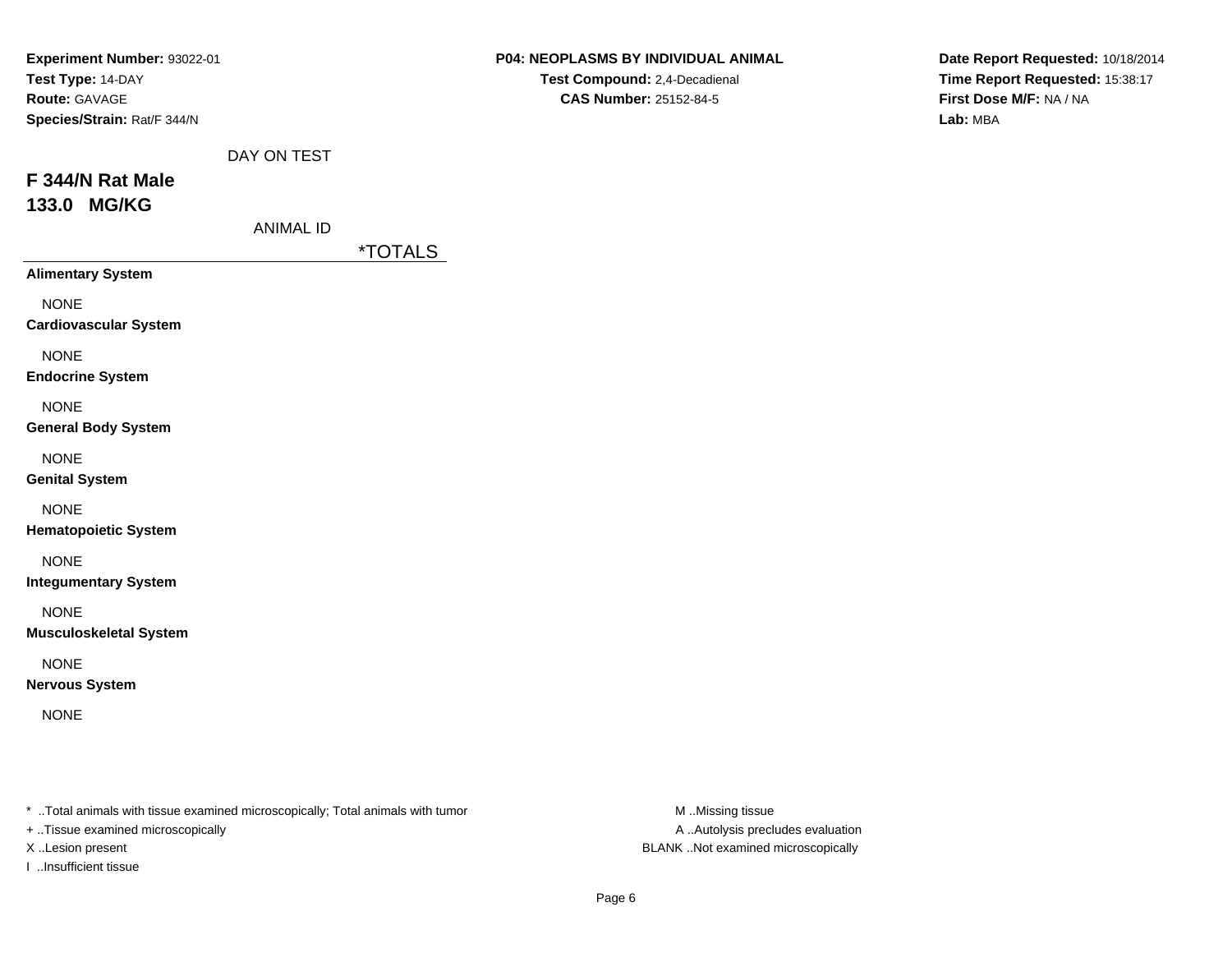| Experiment Number: 93022-01<br>Test Type: 14-DAY<br>Route: GAVAGE<br>Species/Strain: Rat/F 344/N |                  |                       | P04: NEOPLASMS BY INDIVIDUAL ANIMAL<br>Test Compound: 2,4-Decadienal<br><b>CAS Number: 25152-84-5</b> | Date Report Requested: 10/18/2014<br>Time Report Requested: 15:38:17<br>First Dose M/F: NA / NA<br>Lab: MBA |
|--------------------------------------------------------------------------------------------------|------------------|-----------------------|-------------------------------------------------------------------------------------------------------|-------------------------------------------------------------------------------------------------------------|
|                                                                                                  | DAY ON TEST      |                       |                                                                                                       |                                                                                                             |
| F 344/N Rat Male                                                                                 |                  |                       |                                                                                                       |                                                                                                             |
| 133.0 MG/KG                                                                                      |                  |                       |                                                                                                       |                                                                                                             |
|                                                                                                  | <b>ANIMAL ID</b> |                       |                                                                                                       |                                                                                                             |
|                                                                                                  |                  | <i><b>*TOTALS</b></i> |                                                                                                       |                                                                                                             |
| <b>Respiratory System</b>                                                                        |                  |                       |                                                                                                       |                                                                                                             |
| <b>NONE</b>                                                                                      |                  |                       |                                                                                                       |                                                                                                             |
| <b>Special Senses System</b>                                                                     |                  |                       |                                                                                                       |                                                                                                             |
| <b>NONE</b>                                                                                      |                  |                       |                                                                                                       |                                                                                                             |
| <b>Urinary System</b>                                                                            |                  |                       |                                                                                                       |                                                                                                             |
| <b>NONE</b>                                                                                      |                  |                       |                                                                                                       |                                                                                                             |
| <b>SYSTEMIC LESIONS</b>                                                                          |                  |                       |                                                                                                       |                                                                                                             |
| Multiple Organ                                                                                   |                  | $\mathbf 0$           |                                                                                                       |                                                                                                             |
|                                                                                                  |                  |                       |                                                                                                       |                                                                                                             |

+ ..Tissue examined microscopically

I ..Insufficient tissue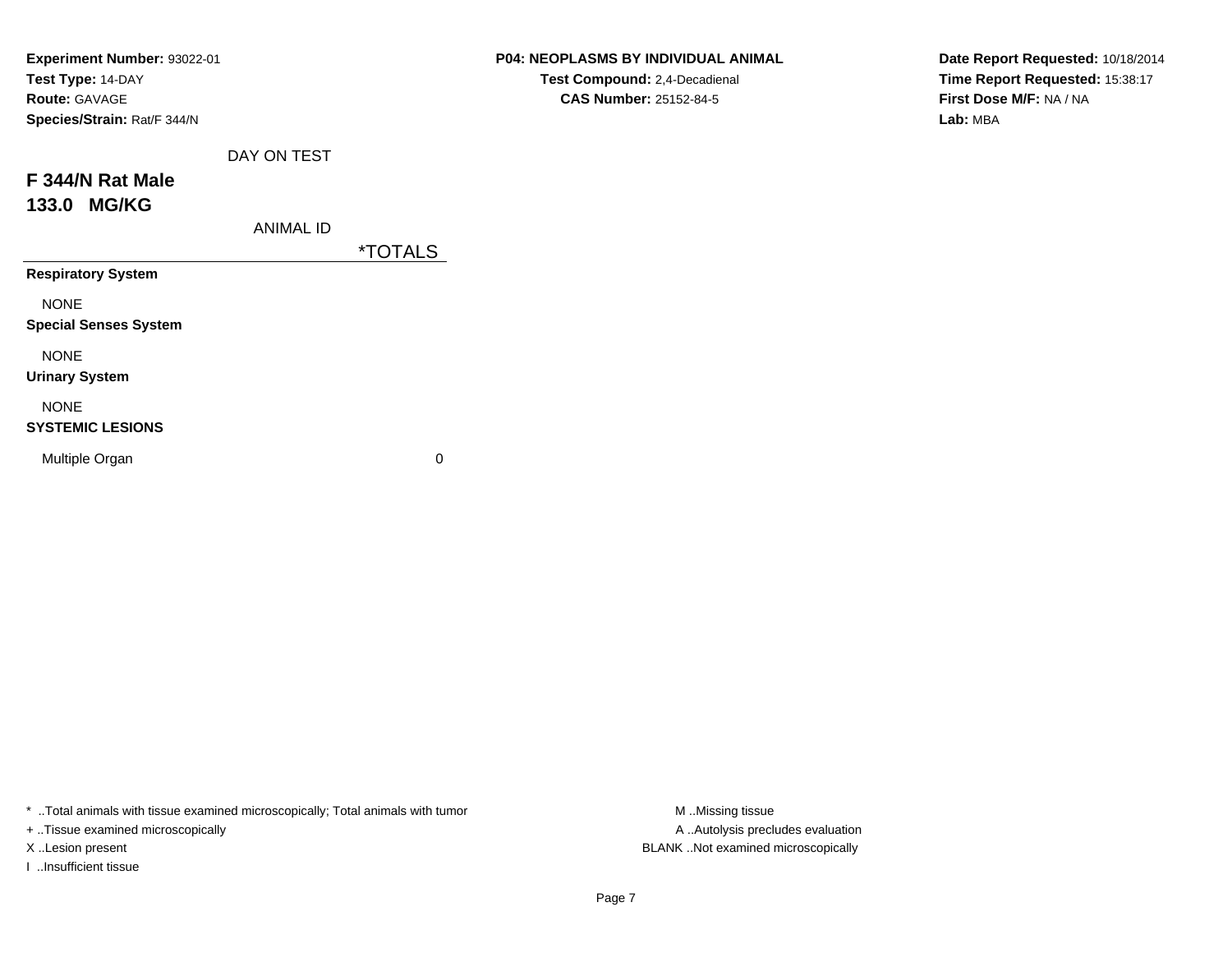## **P04: NEOPLASMS BY INDIVIDUAL ANIMAL**

**Test Compound:** 2,4-Decadienal **CAS Number:** 25152-84-5

**Date Report Requested:** 10/18/2014**Time Report Requested:** 15:38:17**First Dose M/F:** NA / NA**Lab:** MBA

| F 344/N Rat Male<br>400.0 MG/KG                      | DAY ON TEST      | 0<br>0<br>$\boldsymbol{l}$<br>$\overline{7}$ | 0<br>0<br>$\boldsymbol{l}$<br>$\overline{7}$ | 0<br>0<br>$\boldsymbol{l}$<br>$\overline{7}$        | 0<br>0<br>1<br>$\overline{7}$             | 0<br>0<br>1<br>$\overline{7}$ |                       |
|------------------------------------------------------|------------------|----------------------------------------------|----------------------------------------------|-----------------------------------------------------|-------------------------------------------|-------------------------------|-----------------------|
|                                                      | <b>ANIMAL ID</b> | $\mathsf 0$<br>0<br>0<br>1<br>6              | 0<br>$\mathbf 0$<br>0<br>1<br>$\overline{7}$ | $\mathsf 0$<br>$\mathbf 0$<br>$\mathbf 0$<br>1<br>8 | $\mathbf 0$<br>$\mathbf 0$<br>0<br>1<br>9 | 0<br>0<br>0<br>2<br>0         | <i><b>*TOTALS</b></i> |
| <b>Alimentary System</b>                             |                  |                                              |                                              |                                                     |                                           |                               |                       |
| Stomach, Forestomach<br><b>Cardiovascular System</b> |                  | $\ddot{}$                                    |                                              | ÷                                                   |                                           | $\ddot{}$                     | 5                     |
| <b>NONE</b><br><b>Endocrine System</b>               |                  |                                              |                                              |                                                     |                                           |                               |                       |
| <b>NONE</b><br><b>General Body System</b>            |                  |                                              |                                              |                                                     |                                           |                               |                       |
| <b>NONE</b><br><b>Genital System</b>                 |                  |                                              |                                              |                                                     |                                           |                               |                       |
| <b>NONE</b><br><b>Hematopoietic System</b>           |                  |                                              |                                              |                                                     |                                           |                               |                       |
| <b>NONE</b><br><b>Integumentary System</b>           |                  |                                              |                                              |                                                     |                                           |                               |                       |
| <b>NONE</b><br><b>Musculoskeletal System</b>         |                  |                                              |                                              |                                                     |                                           |                               |                       |
| <b>NONE</b><br><b>Nervous System</b>                 |                  |                                              |                                              |                                                     |                                           |                               |                       |
| <b>NONE</b>                                          |                  |                                              |                                              |                                                     |                                           |                               |                       |

+ ..Tissue examined microscopically

I ..Insufficient tissue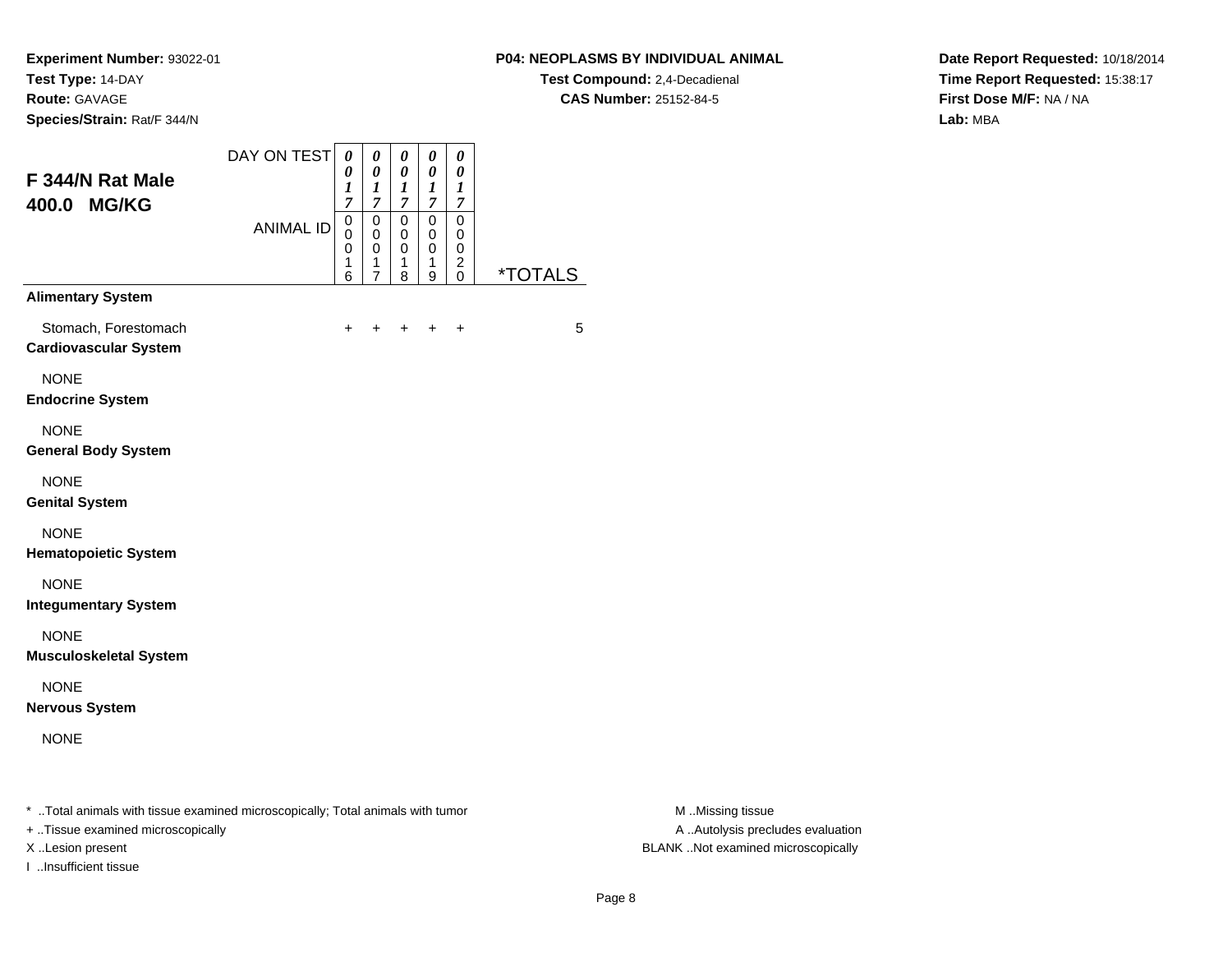## **P04: NEOPLASMS BY INDIVIDUAL ANIMAL**

**Test Compound:** 2,4-Decadienal **CAS Number:** 25152-84-5

**Date Report Requested:** 10/18/2014**Time Report Requested:** 15:38:17**First Dose M/F:** NA / NA**Lab:** MBA

| F 344/N Rat Male<br><b>MG/KG</b><br>400.0   | DAY ON TEST<br><b>ANIMAL ID</b> | 0<br>0<br>$\boldsymbol{l}$<br>7<br>0<br>0<br>0<br>1<br>6 | 0<br>0<br>1<br>$\overline{7}$<br>0<br>0<br>0<br>1<br>7 | 0<br>0<br>1<br>$\overline{7}$<br>0<br>$\mathbf 0$<br>0<br>1<br>8 | 0<br>0<br>1<br>$\overline{7}$<br>0<br>0<br>$\Omega$<br>1<br>9 | 0<br>0<br>1<br>7<br>0<br>0<br>0<br>$\overline{2}$<br>$\Omega$ | <i><b>*TOTALS</b></i> |
|---------------------------------------------|---------------------------------|----------------------------------------------------------|--------------------------------------------------------|------------------------------------------------------------------|---------------------------------------------------------------|---------------------------------------------------------------|-----------------------|
| <b>Respiratory System</b>                   |                                 |                                                          |                                                        |                                                                  |                                                               |                                                               |                       |
| <b>NONE</b><br><b>Special Senses System</b> |                                 |                                                          |                                                        |                                                                  |                                                               |                                                               |                       |
| <b>NONE</b><br><b>Urinary System</b>        |                                 |                                                          |                                                        |                                                                  |                                                               |                                                               |                       |
| <b>NONE</b><br><b>SYSTEMIC LESIONS</b>      |                                 |                                                          |                                                        |                                                                  |                                                               |                                                               |                       |
| Multiple Organ                              |                                 | +                                                        |                                                        | ٠                                                                |                                                               | $\ddot{}$                                                     | 5                     |

\* ..Total animals with tissue examined microscopically; Total animals with tumor **M** . Missing tissue M ..Missing tissue

+ ..Tissue examined microscopically

I ..Insufficient tissue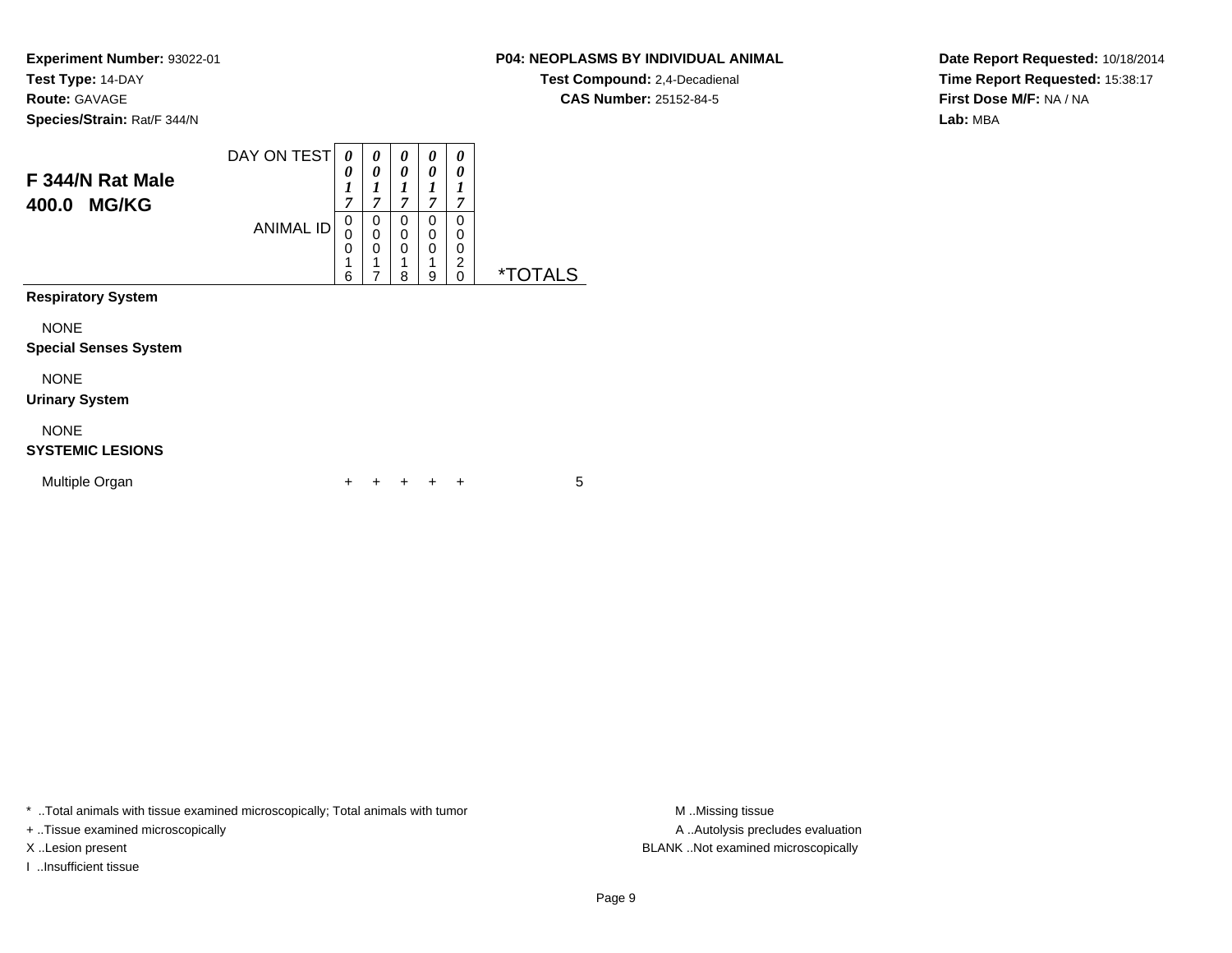I ..Insufficient tissue

# **P04: NEOPLASMS BY INDIVIDUAL ANIMAL**

**Test Compound:** 2,4-Decadienal **CAS Number:** 25152-84-5

**Date Report Requested:** 10/18/2014**Time Report Requested:** 15:38:17**First Dose M/F:** NA / NA**Lab:** MBA

| F 344/N Rat Male<br>1200.0 MG/KG                                                                                    | DAY ON TEST<br><b>ANIMAL ID</b> | 0<br>0<br>$\boldsymbol{l}$<br>7<br>0<br>0<br>0<br>$\boldsymbol{2}$<br>1 | $\pmb{\theta}$<br>$\pmb{\theta}$<br>$\boldsymbol{l}$<br>$\boldsymbol{7}$<br>$\pmb{0}$<br>$\mathbf 0$<br>$\pmb{0}$<br>$\frac{2}{2}$ | $\boldsymbol{\theta}$<br>$\boldsymbol{\theta}$<br>$\boldsymbol{l}$<br>$\boldsymbol{7}$<br>$\overline{0}$<br>$\mathbf 0$<br>$\mathsf{O}\xspace$<br>$\frac{2}{3}$ | $\boldsymbol{\theta}$<br>$\boldsymbol{\theta}$<br>$\boldsymbol{l}$<br>$\boldsymbol{7}$<br>$\overline{0}$<br>$\pmb{0}$<br>$\pmb{0}$<br>$\frac{2}{4}$ | $\pmb{\theta}$<br>$\boldsymbol{\theta}$<br>$\boldsymbol{l}$<br>$\boldsymbol{7}$<br>$\mathbf 0$<br>0<br>$\pmb{0}$<br>$\frac{2}{5}$ | <i><b>*TOTALS</b></i> |                                                       |
|---------------------------------------------------------------------------------------------------------------------|---------------------------------|-------------------------------------------------------------------------|------------------------------------------------------------------------------------------------------------------------------------|-----------------------------------------------------------------------------------------------------------------------------------------------------------------|-----------------------------------------------------------------------------------------------------------------------------------------------------|-----------------------------------------------------------------------------------------------------------------------------------|-----------------------|-------------------------------------------------------|
| <b>Alimentary System</b>                                                                                            |                                 |                                                                         |                                                                                                                                    |                                                                                                                                                                 |                                                                                                                                                     |                                                                                                                                   |                       |                                                       |
| Liver<br>Stomach, Forestomach<br><b>Cardiovascular System</b>                                                       |                                 | $+$                                                                     | $+$                                                                                                                                | $+$                                                                                                                                                             | +<br>$+$                                                                                                                                            | +<br>$\ddot{}$                                                                                                                    | 5<br>5                |                                                       |
| <b>NONE</b><br><b>Endocrine System</b>                                                                              |                                 |                                                                         |                                                                                                                                    |                                                                                                                                                                 |                                                                                                                                                     |                                                                                                                                   |                       |                                                       |
| <b>NONE</b><br><b>General Body System</b>                                                                           |                                 |                                                                         |                                                                                                                                    |                                                                                                                                                                 |                                                                                                                                                     |                                                                                                                                   |                       |                                                       |
| <b>NONE</b><br><b>Genital System</b>                                                                                |                                 |                                                                         |                                                                                                                                    |                                                                                                                                                                 |                                                                                                                                                     |                                                                                                                                   |                       |                                                       |
| <b>NONE</b><br><b>Hematopoietic System</b>                                                                          |                                 |                                                                         |                                                                                                                                    |                                                                                                                                                                 |                                                                                                                                                     |                                                                                                                                   |                       |                                                       |
| <b>NONE</b><br><b>Integumentary System</b>                                                                          |                                 |                                                                         |                                                                                                                                    |                                                                                                                                                                 |                                                                                                                                                     |                                                                                                                                   |                       |                                                       |
| <b>NONE</b><br><b>Musculoskeletal System</b>                                                                        |                                 |                                                                         |                                                                                                                                    |                                                                                                                                                                 |                                                                                                                                                     |                                                                                                                                   |                       |                                                       |
| <b>NONE</b><br><b>Nervous System</b>                                                                                |                                 |                                                                         |                                                                                                                                    |                                                                                                                                                                 |                                                                                                                                                     |                                                                                                                                   |                       |                                                       |
| * Total animals with tissue examined microscopically; Total animals with tumor<br>+ Tissue examined microscopically |                                 |                                                                         |                                                                                                                                    |                                                                                                                                                                 |                                                                                                                                                     |                                                                                                                                   |                       | M Missing tissue<br>A  Autolysis precludes evaluation |

M ..Missing tissue X ..Lesion present BLANK ..Not examined microscopically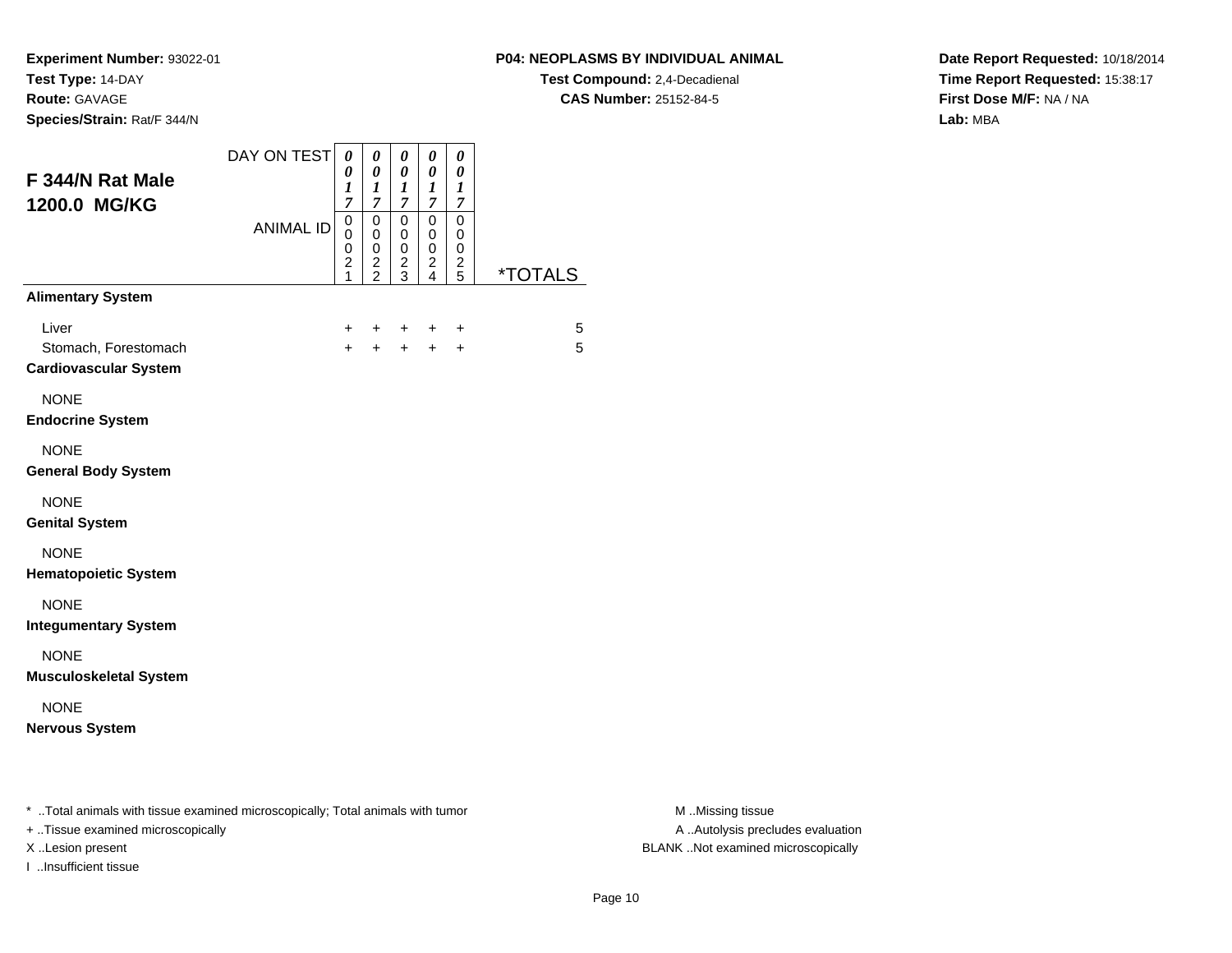## **P04: NEOPLASMS BY INDIVIDUAL ANIMAL**

**Test Compound:** 2,4-Decadienal **CAS Number:** 25152-84-5

**Date Report Requested:** 10/18/2014**Time Report Requested:** 15:38:17**First Dose M/F:** NA / NA**Lab:** MBA

| F 344/N Rat Male<br>1200.0 MG/KG            | DAY ON TEST<br><b>ANIMAL ID</b> | 0<br>0<br>$\boldsymbol{l}$<br>7<br>0<br>$\mathbf 0$<br>$\mathbf 0$<br>$\overline{2}$<br>1 | 0<br>0<br>$\boldsymbol{l}$<br>$\overline{7}$<br>0<br>0<br>0<br>$\overline{2}$<br>$\mathcal{P}$ | 0<br>0<br>$\boldsymbol{l}$<br>$\overline{\tau}$<br>0<br>0<br>0<br>$\overline{c}$<br>3 | 0<br>0<br>1<br>7<br>0<br>0<br>0<br>$\overline{c}$<br>4 | 0<br>0<br>$\boldsymbol{l}$<br>$\overline{7}$<br>0<br>0<br>0<br>$\overline{c}$<br>5 | <i><b>*TOTALS</b></i> |
|---------------------------------------------|---------------------------------|-------------------------------------------------------------------------------------------|------------------------------------------------------------------------------------------------|---------------------------------------------------------------------------------------|--------------------------------------------------------|------------------------------------------------------------------------------------|-----------------------|
| <b>NONE</b><br><b>Respiratory System</b>    |                                 |                                                                                           |                                                                                                |                                                                                       |                                                        |                                                                                    |                       |
| <b>NONE</b><br><b>Special Senses System</b> |                                 |                                                                                           |                                                                                                |                                                                                       |                                                        |                                                                                    |                       |
| <b>NONE</b><br><b>Urinary System</b>        |                                 |                                                                                           |                                                                                                |                                                                                       |                                                        |                                                                                    |                       |
| Kidney<br><b>SYSTEMIC LESIONS</b>           |                                 | $\ddot{}$                                                                                 | ÷                                                                                              | $\ddot{}$                                                                             | $\ddot{}$                                              | $\ddot{}$                                                                          | 5                     |
| Multiple Organ                              |                                 | ┿                                                                                         |                                                                                                |                                                                                       |                                                        | ٠                                                                                  | 5                     |

\* ..Total animals with tissue examined microscopically; Total animals with tumor **M** . Missing tissue M ..Missing tissue

+ ..Tissue examined microscopically

I ..Insufficient tissue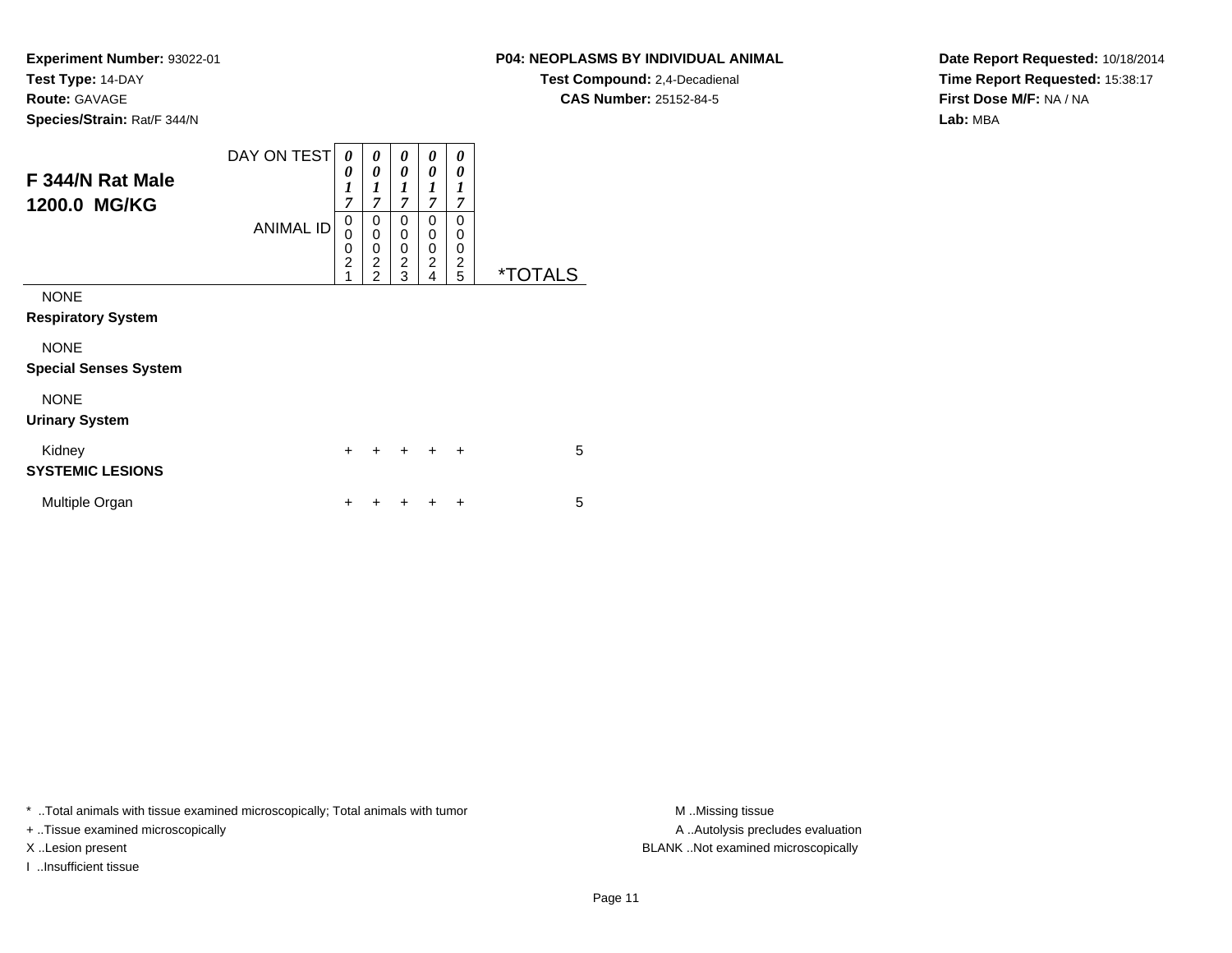## **P04: NEOPLASMS BY INDIVIDUAL ANIMAL**

**Test Compound:** 2,4-Decadienal **CAS Number:** 25152-84-5

**Date Report Requested:** 10/18/2014**Time Report Requested:** 15:38:17**First Dose M/F:** NA / NA**Lab:** MBA

| F 344/N Rat Male<br>3600.0 MG/KG                   | DAY ON TEST<br><b>ANIMAL ID</b> | 0<br>0<br>0<br>3<br>0<br>0<br>0<br>$\overline{\mathbf{c}}$ | 0<br>$\pmb{\theta}$<br>$\boldsymbol{\theta}$<br>$\boldsymbol{2}$<br>$\mathbf 0$<br>0<br>0<br>$\frac{2}{7}$ | 0<br>$\boldsymbol{\theta}$<br>$\boldsymbol{\theta}$<br>$\mathfrak{z}$<br>$\mathbf 0$<br>0<br>$\mathbf 0$<br>$\overline{\mathbf{c}}$ | 0<br>0<br>0<br>$\overline{c}$<br>$\mathbf 0$<br>0<br>0<br>$\boldsymbol{2}$ | 0<br>0<br>0<br>$\mathfrak{z}$<br>0<br>0<br>0<br>3 |                       |
|----------------------------------------------------|---------------------------------|------------------------------------------------------------|------------------------------------------------------------------------------------------------------------|-------------------------------------------------------------------------------------------------------------------------------------|----------------------------------------------------------------------------|---------------------------------------------------|-----------------------|
| <b>Alimentary System</b>                           |                                 | 6                                                          |                                                                                                            | 8                                                                                                                                   | 9                                                                          | $\Omega$                                          | <i><b>*TOTALS</b></i> |
|                                                    |                                 |                                                            |                                                                                                            |                                                                                                                                     |                                                                            |                                                   |                       |
| Intestine Small, Ileum                             |                                 |                                                            |                                                                                                            |                                                                                                                                     | A                                                                          |                                                   | 0                     |
| Liver                                              |                                 | $\pm$                                                      | $\pm$                                                                                                      | $+$ $-$                                                                                                                             | $+$                                                                        | $\ddot{}$                                         | 5                     |
| Stomach, Forestomach                               |                                 | $+$                                                        | $+$                                                                                                        | $+$                                                                                                                                 | $+$                                                                        | $\ddot{+}$                                        | 5                     |
| Stomach, Glandular<br><b>Cardiovascular System</b> |                                 | $\pm$                                                      |                                                                                                            |                                                                                                                                     |                                                                            |                                                   | 1                     |
|                                                    |                                 |                                                            |                                                                                                            |                                                                                                                                     |                                                                            |                                                   |                       |
| <b>NONE</b><br><b>Endocrine System</b>             |                                 |                                                            |                                                                                                            |                                                                                                                                     |                                                                            |                                                   |                       |
| <b>NONE</b><br><b>General Body System</b>          |                                 |                                                            |                                                                                                            |                                                                                                                                     |                                                                            |                                                   |                       |
| <b>NONE</b><br><b>Genital System</b>               |                                 |                                                            |                                                                                                            |                                                                                                                                     |                                                                            |                                                   |                       |
| <b>NONE</b><br><b>Hematopoietic System</b>         |                                 |                                                            |                                                                                                            |                                                                                                                                     |                                                                            |                                                   |                       |
| Thymus<br><b>Integumentary System</b>              |                                 | +                                                          |                                                                                                            |                                                                                                                                     |                                                                            |                                                   | $\mathbf{1}$          |
| Skin<br><b>Musculoskeletal System</b>              |                                 |                                                            | +                                                                                                          |                                                                                                                                     | M                                                                          |                                                   | 1                     |

\* ..Total animals with tissue examined microscopically; Total animals with tumor **M** . Missing tissue M ..Missing tissue

+ ..Tissue examined microscopically

I ..Insufficient tissue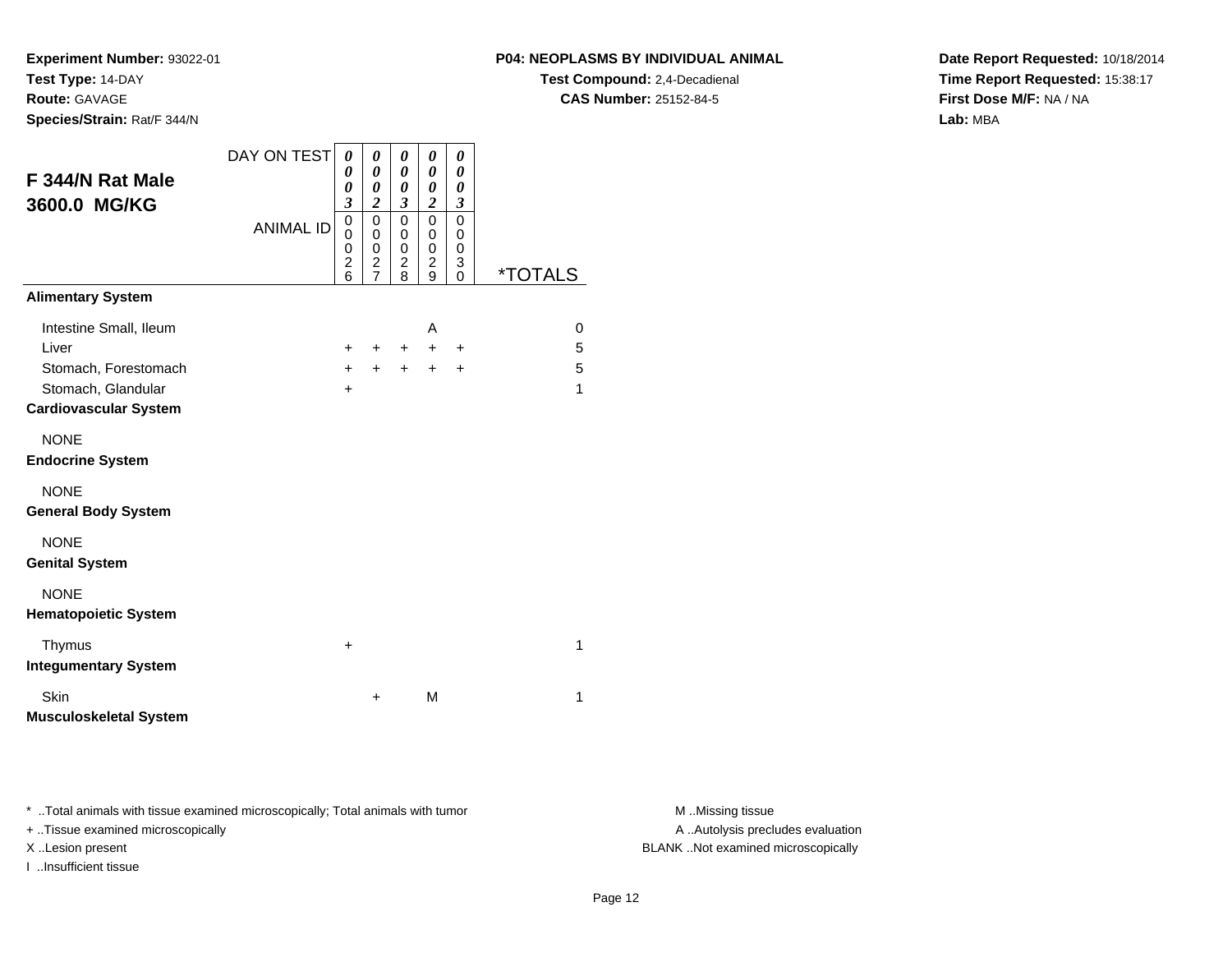## **P04: NEOPLASMS BY INDIVIDUAL ANIMAL**

**Test Compound:** 2,4-Decadienal **CAS Number:** 25152-84-5

**Date Report Requested:** 10/18/2014**Time Report Requested:** 15:38:17**First Dose M/F:** NA / NA**Lab:** MBA

| F 344/N Rat Male<br>3600.0 MG/KG            | DAY ON TEST<br><b>ANIMAL ID</b> | 0<br>0<br>0<br>3<br>0<br>0<br>0<br>$\overline{c}$<br>6 | 0<br>$\boldsymbol{\theta}$<br>0<br>$\boldsymbol{2}$<br>$\mathbf 0$<br>$\pmb{0}$<br>$\mathbf 0$<br>$\overline{2}$<br>$\overline{7}$ | $\boldsymbol{\theta}$<br>$\boldsymbol{\theta}$<br>0<br>$\overline{\mathbf{3}}$<br>$\mathbf 0$<br>$\pmb{0}$<br>$\pmb{0}$<br>$\boldsymbol{2}$<br>8 | 0<br>0<br>0<br>$\overline{2}$<br>$\mathbf 0$<br>$\mathbf 0$<br>$\pmb{0}$<br>$\overline{2}$<br>9 | $\boldsymbol{\theta}$<br>0<br>0<br>$\overline{\mathbf{3}}$<br>$\mathbf 0$<br>0<br>$\mathbf 0$<br>3<br>$\mathbf 0$ | <i><b>*TOTALS</b></i>        |
|---------------------------------------------|---------------------------------|--------------------------------------------------------|------------------------------------------------------------------------------------------------------------------------------------|--------------------------------------------------------------------------------------------------------------------------------------------------|-------------------------------------------------------------------------------------------------|-------------------------------------------------------------------------------------------------------------------|------------------------------|
| <b>NONE</b><br><b>Nervous System</b>        |                                 |                                                        |                                                                                                                                    |                                                                                                                                                  |                                                                                                 |                                                                                                                   |                              |
| <b>NONE</b><br><b>Respiratory System</b>    |                                 |                                                        |                                                                                                                                    |                                                                                                                                                  |                                                                                                 |                                                                                                                   |                              |
| <b>NONE</b><br><b>Special Senses System</b> |                                 |                                                        |                                                                                                                                    |                                                                                                                                                  |                                                                                                 |                                                                                                                   |                              |
| <b>NONE</b><br><b>Urinary System</b>        |                                 |                                                        |                                                                                                                                    |                                                                                                                                                  |                                                                                                 |                                                                                                                   |                              |
| Kidney<br><b>SYSTEMIC LESIONS</b>           |                                 | $\ddot{}$                                              | $+$                                                                                                                                | $+$                                                                                                                                              | $+$                                                                                             | A                                                                                                                 | 4                            |
| Multiple Organ                              |                                 | +                                                      |                                                                                                                                    | ٠                                                                                                                                                | +                                                                                               | $\ddot{}$                                                                                                         | 5<br>*** END OF MALE DATA*** |

\* ..Total animals with tissue examined microscopically; Total animals with tumor **M** . Missing tissue M ..Missing tissue

+ ..Tissue examined microscopically

I ..Insufficient tissue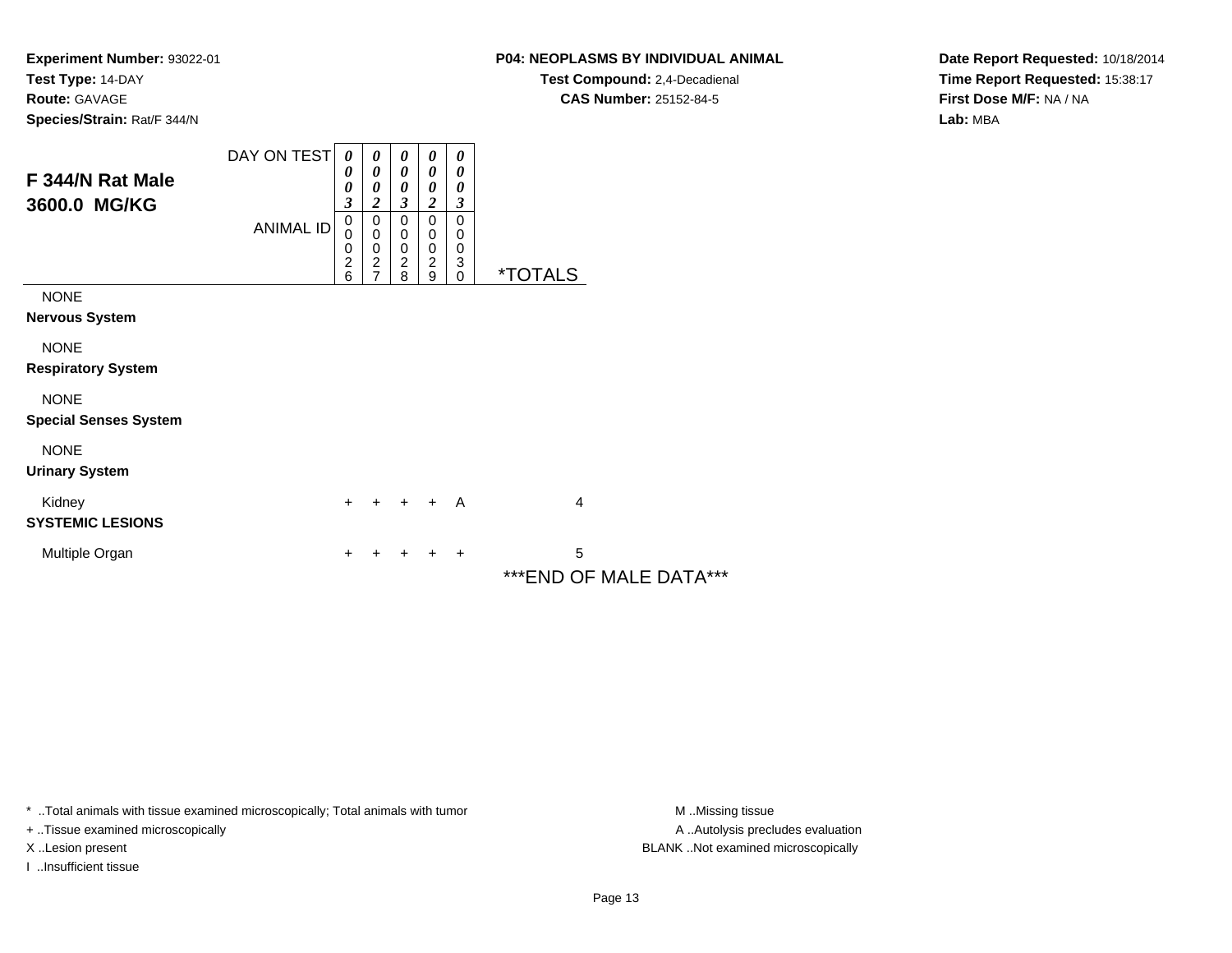**Experiment Number:** 93022-01**Test Type:** 14-DAY

**Route:** GAVAGE

**Species/Strain:** Rat/F 344/N

# **P04: NEOPLASMS BY INDIVIDUAL ANIMAL**

**Test Compound:** 2,4-Decadienal **CAS Number:** 25152-84-5

**Date Report Requested:** 10/18/2014**Time Report Requested:** 15:38:17**First Dose M/F:** NA / NA**Lab:** MBA

| F 344/N Rat Female<br><b>MG/KG</b><br>0.0                                                                            | DAY ON TEST<br><b>ANIMAL ID</b> | 0<br>0<br>1<br>7<br>0<br>0<br>0<br>3<br>1 | $\pmb{\theta}$<br>$\pmb{\theta}$<br>$\boldsymbol{l}$<br>7<br>0<br>$\mathbf 0$<br>0<br>$\frac{3}{2}$ | $\pmb{\theta}$<br>$\boldsymbol{\theta}$<br>$\boldsymbol{l}$<br>$\boldsymbol{7}$<br>$\pmb{0}$<br>$\mathbf 0$<br>0<br>$\frac{3}{3}$ | $\pmb{\theta}$<br>$\pmb{\theta}$<br>$\boldsymbol{l}$<br>$\overline{7}$<br>$\pmb{0}$<br>$\mathbf 0$<br>$\pmb{0}$<br>$\ensuremath{\mathsf{3}}$<br>4 | $\boldsymbol{\theta}$<br>0<br>1<br>$\overline{7}$<br>$\mathbf 0$<br>0<br>0<br>$\ensuremath{\mathsf{3}}$<br>5 | <i><b>*TOTALS</b></i> |                                                       |
|----------------------------------------------------------------------------------------------------------------------|---------------------------------|-------------------------------------------|-----------------------------------------------------------------------------------------------------|-----------------------------------------------------------------------------------------------------------------------------------|---------------------------------------------------------------------------------------------------------------------------------------------------|--------------------------------------------------------------------------------------------------------------|-----------------------|-------------------------------------------------------|
| <b>Alimentary System</b>                                                                                             |                                 |                                           |                                                                                                     |                                                                                                                                   |                                                                                                                                                   |                                                                                                              |                       |                                                       |
| Liver<br>Stomach, Forestomach<br><b>Cardiovascular System</b>                                                        |                                 | +<br>$\ddot{+}$                           |                                                                                                     | $\ddot{+}$                                                                                                                        | +<br>$\ddot{+}$                                                                                                                                   | +<br>$\ddot{}$                                                                                               | 5<br>5                |                                                       |
| <b>NONE</b><br><b>Endocrine System</b>                                                                               |                                 |                                           |                                                                                                     |                                                                                                                                   |                                                                                                                                                   |                                                                                                              |                       |                                                       |
| <b>NONE</b><br><b>General Body System</b>                                                                            |                                 |                                           |                                                                                                     |                                                                                                                                   |                                                                                                                                                   |                                                                                                              |                       |                                                       |
| <b>NONE</b><br><b>Genital System</b>                                                                                 |                                 |                                           |                                                                                                     |                                                                                                                                   |                                                                                                                                                   |                                                                                                              |                       |                                                       |
| <b>NONE</b><br><b>Hematopoietic System</b>                                                                           |                                 |                                           |                                                                                                     |                                                                                                                                   |                                                                                                                                                   |                                                                                                              |                       |                                                       |
| <b>NONE</b><br><b>Integumentary System</b>                                                                           |                                 |                                           |                                                                                                     |                                                                                                                                   |                                                                                                                                                   |                                                                                                              |                       |                                                       |
| <b>NONE</b><br><b>Musculoskeletal System</b>                                                                         |                                 |                                           |                                                                                                     |                                                                                                                                   |                                                                                                                                                   |                                                                                                              |                       |                                                       |
| <b>NONE</b><br><b>Nervous System</b>                                                                                 |                                 |                                           |                                                                                                     |                                                                                                                                   |                                                                                                                                                   |                                                                                                              |                       |                                                       |
| *  Total animals with tissue examined microscopically; Total animals with tumor<br>+ Tissue examined microscopically |                                 |                                           |                                                                                                     |                                                                                                                                   |                                                                                                                                                   |                                                                                                              |                       | M Missing tissue<br>A  Autolysis precludes evaluation |

I ..Insufficient tissue

M ..Missing tissue X ..Lesion present BLANK ..Not examined microscopically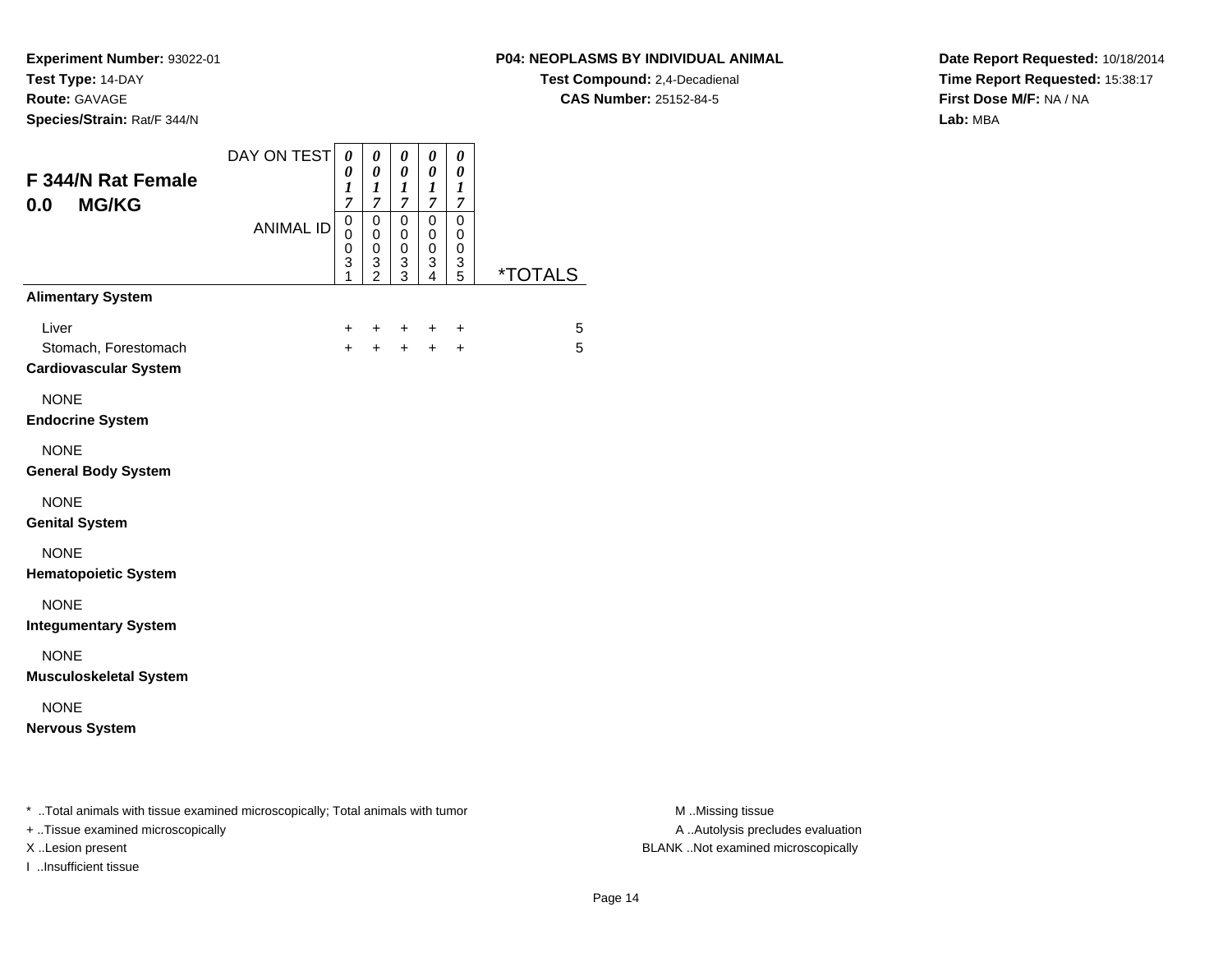**Experiment Number:** 93022-01**Test Type:** 14-DAY**Route:** GAVAGE

# **Species/Strain:** Rat/F 344/N

**P04: NEOPLASMS BY INDIVIDUAL ANIMAL**

**Test Compound:** 2,4-Decadienal **CAS Number:** 25152-84-5

**Date Report Requested:** 10/18/2014**Time Report Requested:** 15:38:17**First Dose M/F:** NA / NA**Lab:** MBA

| F 344/N Rat Female<br><b>MG/KG</b><br>0.0   | DAY ON TEST      | 0<br>0<br>$\boldsymbol{l}$<br>7 | 0<br>0<br>1<br>$\overline{7}$                           | 0<br>0<br>$\boldsymbol{l}$<br>$\overline{7}$      | 0<br>0<br>$\boldsymbol{l}$<br>$\overline{7}$ | 0<br>0<br>$\boldsymbol{l}$<br>7 |                       |
|---------------------------------------------|------------------|---------------------------------|---------------------------------------------------------|---------------------------------------------------|----------------------------------------------|---------------------------------|-----------------------|
|                                             | <b>ANIMAL ID</b> |                                 | 0<br>0<br>$\pmb{0}$<br>$\overline{3}$<br>$\overline{2}$ | 0<br>0<br>$\boldsymbol{0}$<br>$\overline{3}$<br>3 | 0<br>0<br>0<br>3<br>4                        | $\Omega$<br>0<br>0<br>3<br>5    | <i><b>*TOTALS</b></i> |
| <b>NONE</b><br><b>Respiratory System</b>    |                  |                                 |                                                         |                                                   |                                              |                                 |                       |
| <b>NONE</b><br><b>Special Senses System</b> |                  |                                 |                                                         |                                                   |                                              |                                 |                       |
| <b>NONE</b><br><b>Urinary System</b>        |                  |                                 |                                                         |                                                   |                                              |                                 |                       |
| Kidney<br><b>SYSTEMIC LESIONS</b>           |                  | $\ddot{}$                       |                                                         | $\ddot{}$                                         | $\div$                                       | $\ddot{}$                       | 5                     |
| Multiple Organ                              |                  | +                               |                                                         |                                                   | ٠                                            | ÷                               | 5                     |

\* ..Total animals with tissue examined microscopically; Total animals with tumor **M** . Missing tissue M ..Missing tissue

+ ..Tissue examined microscopically

I ..Insufficient tissue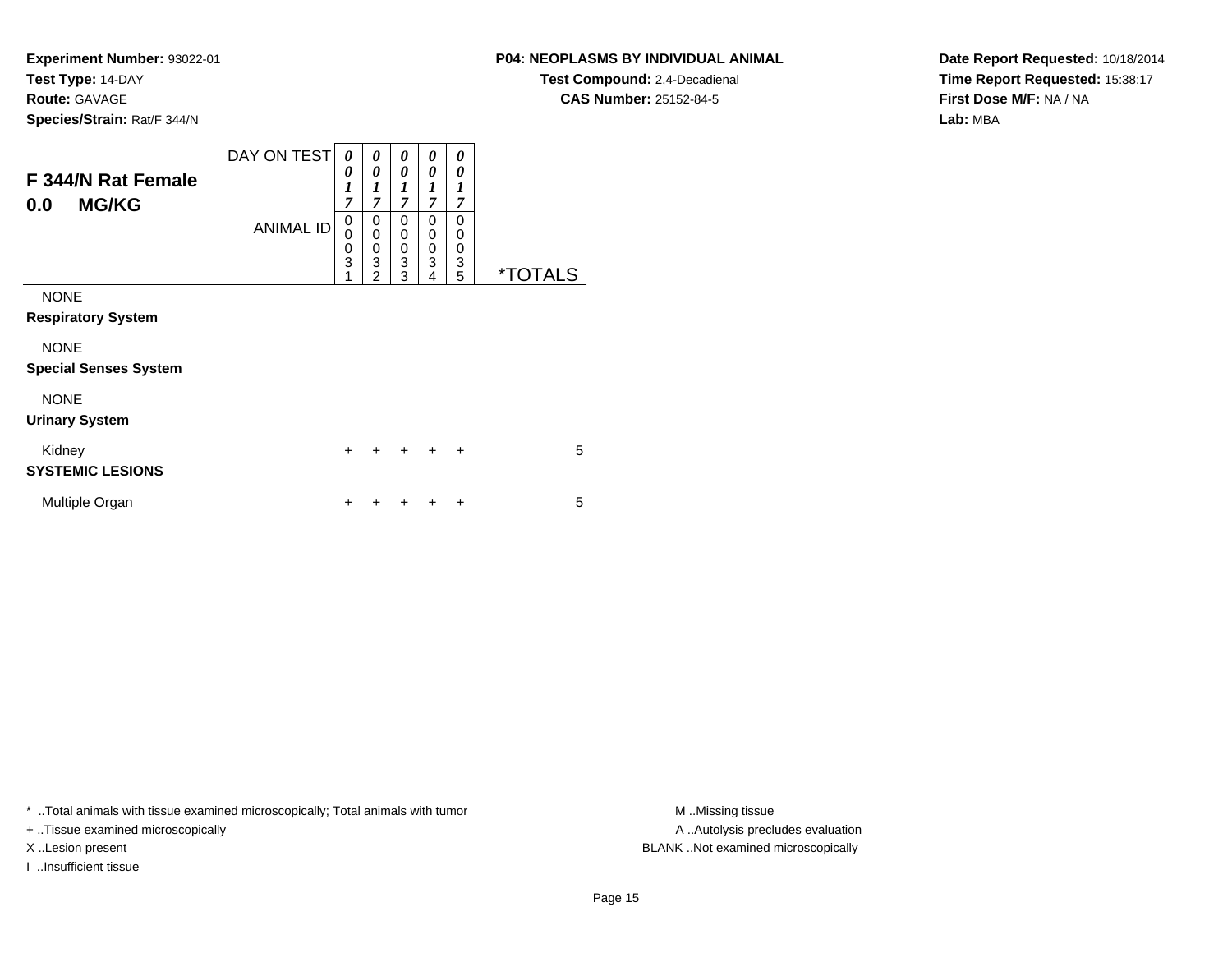| Experiment Number: 93022-01   |                  |                       | P04: NEOPLASMS BY INDIVIDUAL ANIMAL | Date Report Requested: 10/18/2014 |  |  |
|-------------------------------|------------------|-----------------------|-------------------------------------|-----------------------------------|--|--|
| Test Type: 14-DAY             |                  |                       | Test Compound: 2,4-Decadienal       | Time Report Requested: 15:38:17   |  |  |
| Route: GAVAGE                 |                  |                       | <b>CAS Number: 25152-84-5</b>       | First Dose M/F: NA / NA           |  |  |
| Species/Strain: Rat/F 344/N   |                  |                       |                                     | Lab: MBA                          |  |  |
|                               | DAY ON TEST      |                       |                                     |                                   |  |  |
| F 344/N Rat Female            |                  |                       |                                     |                                   |  |  |
| 45.0 KG/KG                    |                  |                       |                                     |                                   |  |  |
|                               | <b>ANIMAL ID</b> |                       |                                     |                                   |  |  |
|                               |                  | <i><b>*TOTALS</b></i> |                                     |                                   |  |  |
| <b>Alimentary System</b>      |                  |                       |                                     |                                   |  |  |
| <b>NONE</b>                   |                  |                       |                                     |                                   |  |  |
| <b>Cardiovascular System</b>  |                  |                       |                                     |                                   |  |  |
| <b>NONE</b>                   |                  |                       |                                     |                                   |  |  |
| <b>Endocrine System</b>       |                  |                       |                                     |                                   |  |  |
| <b>NONE</b>                   |                  |                       |                                     |                                   |  |  |
| <b>General Body System</b>    |                  |                       |                                     |                                   |  |  |
| <b>NONE</b>                   |                  |                       |                                     |                                   |  |  |
| <b>Genital System</b>         |                  |                       |                                     |                                   |  |  |
| <b>NONE</b>                   |                  |                       |                                     |                                   |  |  |
| <b>Hematopoietic System</b>   |                  |                       |                                     |                                   |  |  |
| <b>NONE</b>                   |                  |                       |                                     |                                   |  |  |
| <b>Integumentary System</b>   |                  |                       |                                     |                                   |  |  |
| <b>NONE</b>                   |                  |                       |                                     |                                   |  |  |
| <b>Musculoskeletal System</b> |                  |                       |                                     |                                   |  |  |
| <b>NONE</b>                   |                  |                       |                                     |                                   |  |  |
| <b>Nervous System</b>         |                  |                       |                                     |                                   |  |  |
| <b>NONE</b>                   |                  |                       |                                     |                                   |  |  |
|                               |                  |                       |                                     |                                   |  |  |
|                               |                  |                       |                                     |                                   |  |  |
|                               |                  |                       |                                     |                                   |  |  |

- + ..Tissue examined microscopically
- 
- I ..Insufficient tissue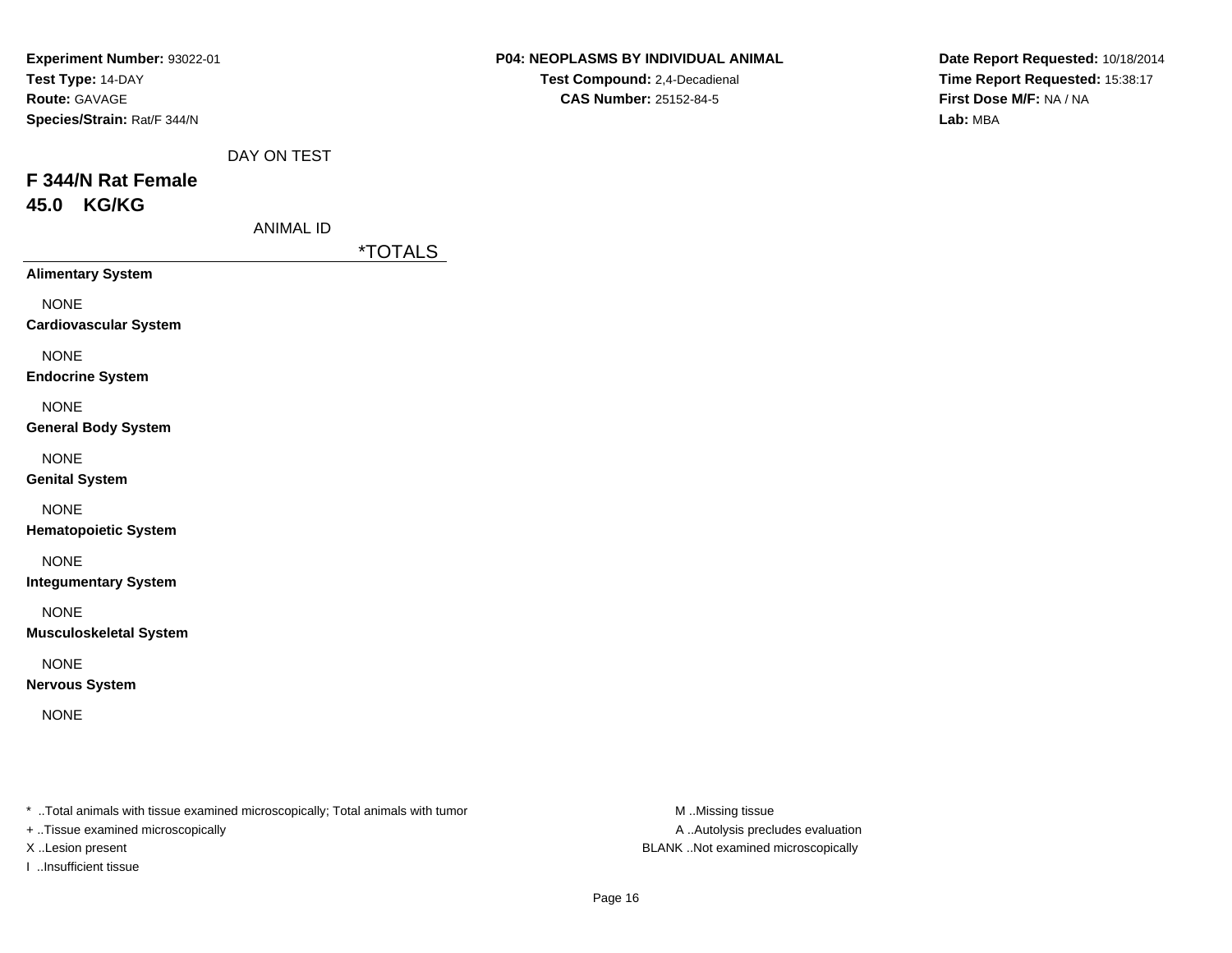| Experiment Number: 93022-01  |             |                       | P04: NEOPLASMS BY INDIVIDUAL ANIMAL | Date Report Requested: 10/18/2014 |
|------------------------------|-------------|-----------------------|-------------------------------------|-----------------------------------|
| Test Type: 14-DAY            |             |                       | Test Compound: 2,4-Decadienal       | Time Report Requested: 15:38:17   |
| <b>Route: GAVAGE</b>         |             |                       | <b>CAS Number: 25152-84-5</b>       | First Dose M/F: NA / NA           |
| Species/Strain: Rat/F 344/N  |             |                       |                                     | Lab: MBA                          |
|                              | DAY ON TEST |                       |                                     |                                   |
| F 344/N Rat Female           |             |                       |                                     |                                   |
| <b>KG/KG</b><br>45.0         |             |                       |                                     |                                   |
|                              | ANIMAL ID   |                       |                                     |                                   |
|                              |             | <i><b>*TOTALS</b></i> |                                     |                                   |
| <b>Respiratory System</b>    |             |                       |                                     |                                   |
| <b>NONE</b>                  |             |                       |                                     |                                   |
| <b>Special Senses System</b> |             |                       |                                     |                                   |
| <b>NONE</b>                  |             |                       |                                     |                                   |
| <b>Urinary System</b>        |             |                       |                                     |                                   |
| <b>NONE</b>                  |             |                       |                                     |                                   |
| <b>SYSTEMIC LESIONS</b>      |             |                       |                                     |                                   |
| Multiple Organ               |             | $\mathbf 0$           |                                     |                                   |
|                              |             |                       |                                     |                                   |

+ ..Tissue examined microscopically

I ..Insufficient tissue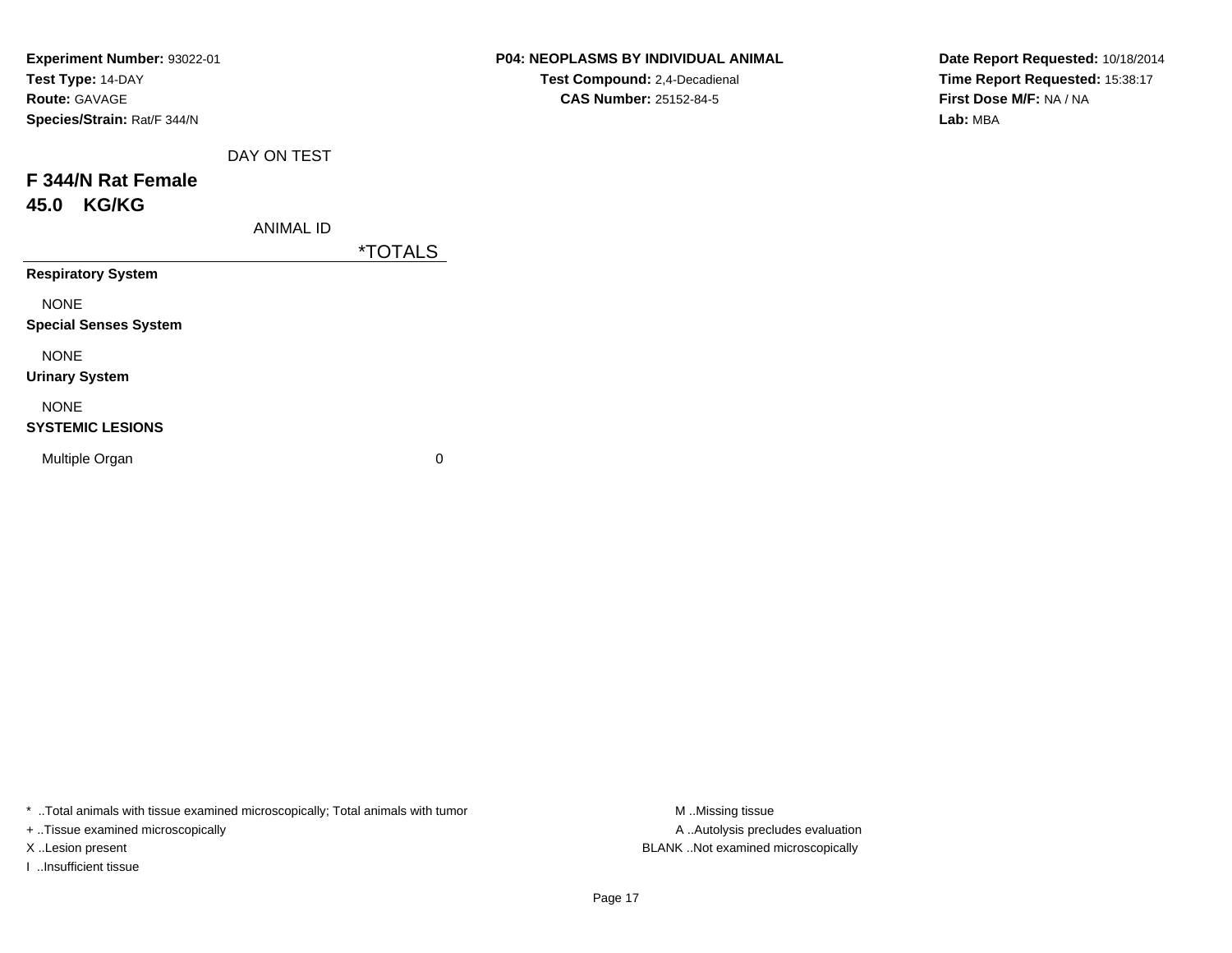| 133.0 MG/KG<br><b>ANIMAL ID</b><br><i><b>*TOTALS</b></i><br><b>Alimentary System</b><br><b>NONE</b><br><b>Cardiovascular System</b><br><b>NONE</b><br><b>Endocrine System</b><br><b>NONE</b><br><b>General Body System</b><br><b>NONE</b><br><b>Genital System</b><br><b>NONE</b><br><b>Hematopoietic System</b><br><b>NONE</b><br><b>Integumentary System</b><br><b>NONE</b><br><b>Musculoskeletal System</b><br><b>NONE</b><br><b>Nervous System</b><br><b>NONE</b> | Experiment Number: 93022-01<br>Test Type: 14-DAY<br>Route: GAVAGE<br>Species/Strain: Rat/F 344/N<br>F 344/N Rat Female | DAY ON TEST | P04: NEOPLASMS BY INDIVIDUAL ANIMAL<br>Test Compound: 2,4-Decadienal<br>CAS Number: 25152-84-5 | Date Report Requested: 10/18/2014<br>Time Report Requested: 15:38:17<br>First Dose M/F: NA / NA<br>Lab: MBA |
|-----------------------------------------------------------------------------------------------------------------------------------------------------------------------------------------------------------------------------------------------------------------------------------------------------------------------------------------------------------------------------------------------------------------------------------------------------------------------|------------------------------------------------------------------------------------------------------------------------|-------------|------------------------------------------------------------------------------------------------|-------------------------------------------------------------------------------------------------------------|
|                                                                                                                                                                                                                                                                                                                                                                                                                                                                       |                                                                                                                        |             |                                                                                                |                                                                                                             |
|                                                                                                                                                                                                                                                                                                                                                                                                                                                                       |                                                                                                                        |             |                                                                                                |                                                                                                             |
|                                                                                                                                                                                                                                                                                                                                                                                                                                                                       |                                                                                                                        |             |                                                                                                |                                                                                                             |
|                                                                                                                                                                                                                                                                                                                                                                                                                                                                       |                                                                                                                        |             |                                                                                                |                                                                                                             |
|                                                                                                                                                                                                                                                                                                                                                                                                                                                                       |                                                                                                                        |             |                                                                                                |                                                                                                             |
|                                                                                                                                                                                                                                                                                                                                                                                                                                                                       |                                                                                                                        |             |                                                                                                |                                                                                                             |
|                                                                                                                                                                                                                                                                                                                                                                                                                                                                       |                                                                                                                        |             |                                                                                                |                                                                                                             |
|                                                                                                                                                                                                                                                                                                                                                                                                                                                                       |                                                                                                                        |             |                                                                                                |                                                                                                             |
|                                                                                                                                                                                                                                                                                                                                                                                                                                                                       |                                                                                                                        |             |                                                                                                |                                                                                                             |
|                                                                                                                                                                                                                                                                                                                                                                                                                                                                       |                                                                                                                        |             |                                                                                                |                                                                                                             |
|                                                                                                                                                                                                                                                                                                                                                                                                                                                                       |                                                                                                                        |             |                                                                                                |                                                                                                             |

+ ..Tissue examined microscopically

I ..Insufficient tissue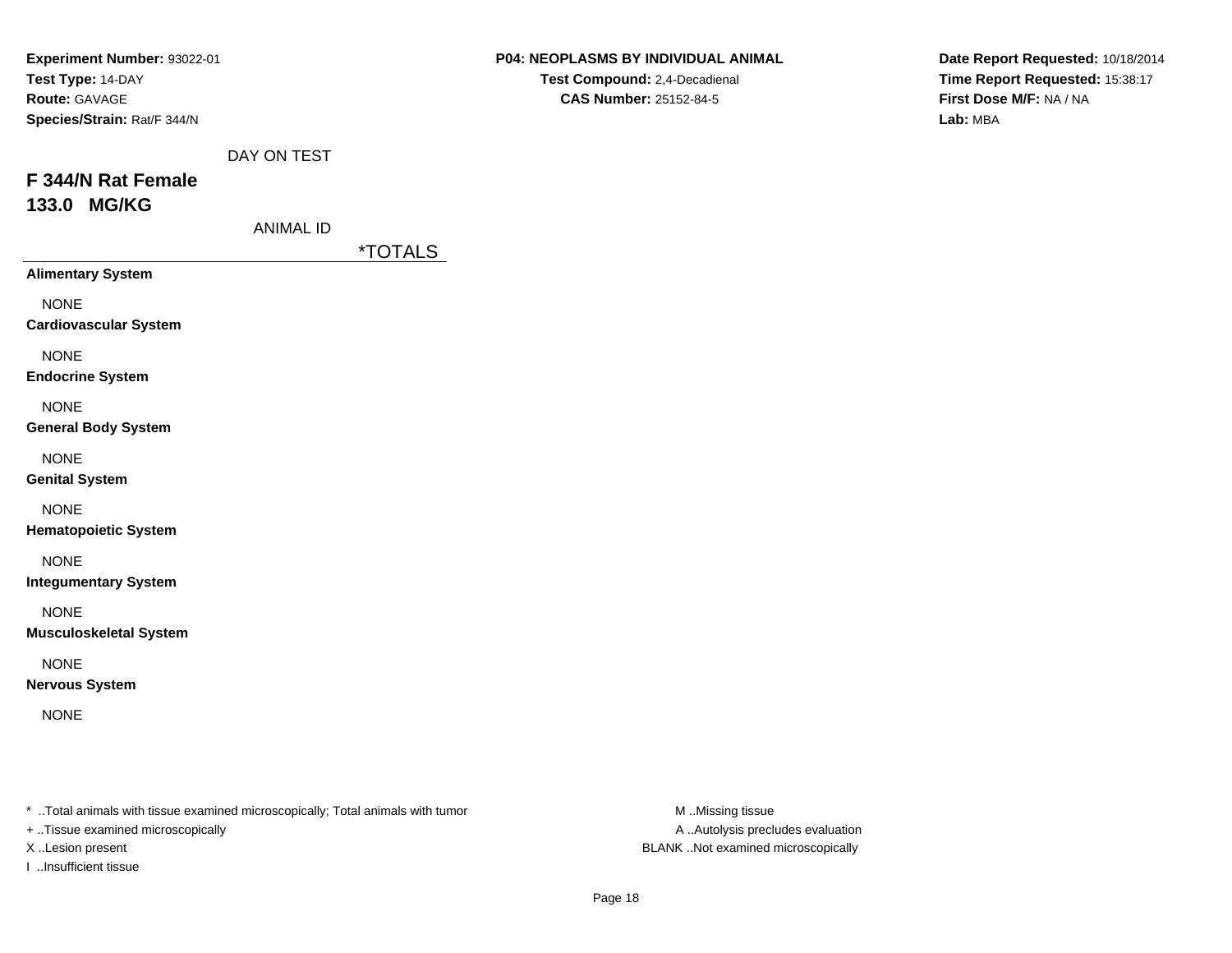| Experiment Number: 93022-01  |                  |                       | P04: NEOPLASMS BY INDIVIDUAL ANIMAL | Date Report Requested: 10/18/2014 |
|------------------------------|------------------|-----------------------|-------------------------------------|-----------------------------------|
| Test Type: 14-DAY            |                  |                       | Test Compound: 2,4-Decadienal       | Time Report Requested: 15:38:17   |
| <b>Route: GAVAGE</b>         |                  |                       | <b>CAS Number: 25152-84-5</b>       | First Dose M/F: NA / NA           |
| Species/Strain: Rat/F 344/N  |                  |                       |                                     | Lab: MBA                          |
|                              | DAY ON TEST      |                       |                                     |                                   |
| F 344/N Rat Female           |                  |                       |                                     |                                   |
| 133.0 MG/KG                  |                  |                       |                                     |                                   |
|                              | <b>ANIMAL ID</b> |                       |                                     |                                   |
|                              |                  | <i><b>*TOTALS</b></i> |                                     |                                   |
| <b>Respiratory System</b>    |                  |                       |                                     |                                   |
| <b>NONE</b>                  |                  |                       |                                     |                                   |
| <b>Special Senses System</b> |                  |                       |                                     |                                   |
| <b>NONE</b>                  |                  |                       |                                     |                                   |
| <b>Urinary System</b>        |                  |                       |                                     |                                   |
| <b>NONE</b>                  |                  |                       |                                     |                                   |
| <b>SYSTEMIC LESIONS</b>      |                  |                       |                                     |                                   |
| Multiple Organ               |                  | 0                     |                                     |                                   |
|                              |                  |                       |                                     |                                   |

+ ..Tissue examined microscopically

I ..Insufficient tissue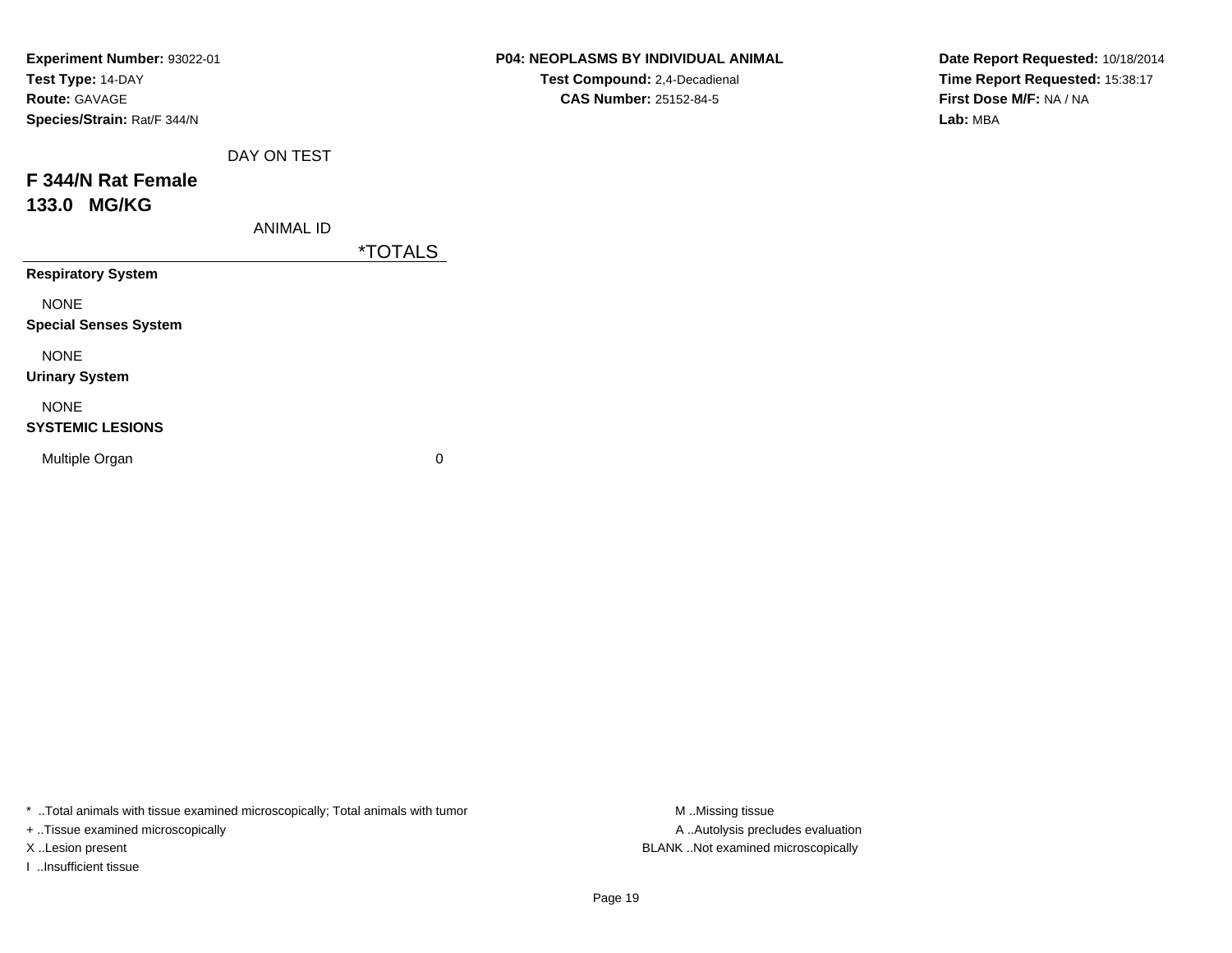## **P04: NEOPLASMS BY INDIVIDUAL ANIMAL**

**Test Compound:** 2,4-Decadienal **CAS Number:** 25152-84-5

**Date Report Requested:** 10/18/2014**Time Report Requested:** 15:38:17**First Dose M/F:** NA / NA**Lab:** MBA

| F 344/N Rat Female<br>400.0 MG/KG                    | DAY ON TEST      | $\boldsymbol{\theta}$<br>$\boldsymbol{\theta}$<br>$\boldsymbol{l}$<br>$\overline{7}$ | 0<br>0<br>1<br>$\overline{7}$      | 0<br>0<br>1<br>$\overline{7}$                  | 0<br>$\boldsymbol{\theta}$<br>$\bm{l}$<br>$\overline{7}$ | 0<br>0<br>1<br>$\overline{7}$ |                       |
|------------------------------------------------------|------------------|--------------------------------------------------------------------------------------|------------------------------------|------------------------------------------------|----------------------------------------------------------|-------------------------------|-----------------------|
|                                                      | <b>ANIMAL ID</b> | $\mathbf 0$<br>0<br>0<br>4<br>6                                                      | 0<br>0<br>0<br>4<br>$\overline{7}$ | $\mathbf 0$<br>0<br>$\boldsymbol{0}$<br>4<br>8 | 0<br>$\mathbf 0$<br>$\mathbf 0$<br>4<br>9                | 0<br>0<br>0<br>5<br>0         | <i><b>*TOTALS</b></i> |
| <b>Alimentary System</b>                             |                  |                                                                                      |                                    |                                                |                                                          |                               |                       |
| Stomach, Forestomach<br><b>Cardiovascular System</b> |                  | $\ddot{}$                                                                            |                                    | +                                              |                                                          | $\ddot{}$                     | 5                     |
| <b>NONE</b><br><b>Endocrine System</b>               |                  |                                                                                      |                                    |                                                |                                                          |                               |                       |
| <b>NONE</b><br><b>General Body System</b>            |                  |                                                                                      |                                    |                                                |                                                          |                               |                       |
| <b>NONE</b><br><b>Genital System</b>                 |                  |                                                                                      |                                    |                                                |                                                          |                               |                       |
| <b>NONE</b><br><b>Hematopoietic System</b>           |                  |                                                                                      |                                    |                                                |                                                          |                               |                       |
| <b>NONE</b><br><b>Integumentary System</b>           |                  |                                                                                      |                                    |                                                |                                                          |                               |                       |
| <b>NONE</b><br><b>Musculoskeletal System</b>         |                  |                                                                                      |                                    |                                                |                                                          |                               |                       |
| <b>NONE</b><br><b>Nervous System</b>                 |                  |                                                                                      |                                    |                                                |                                                          |                               |                       |
| <b>NONE</b>                                          |                  |                                                                                      |                                    |                                                |                                                          |                               |                       |

+ ..Tissue examined microscopically

I ..Insufficient tissue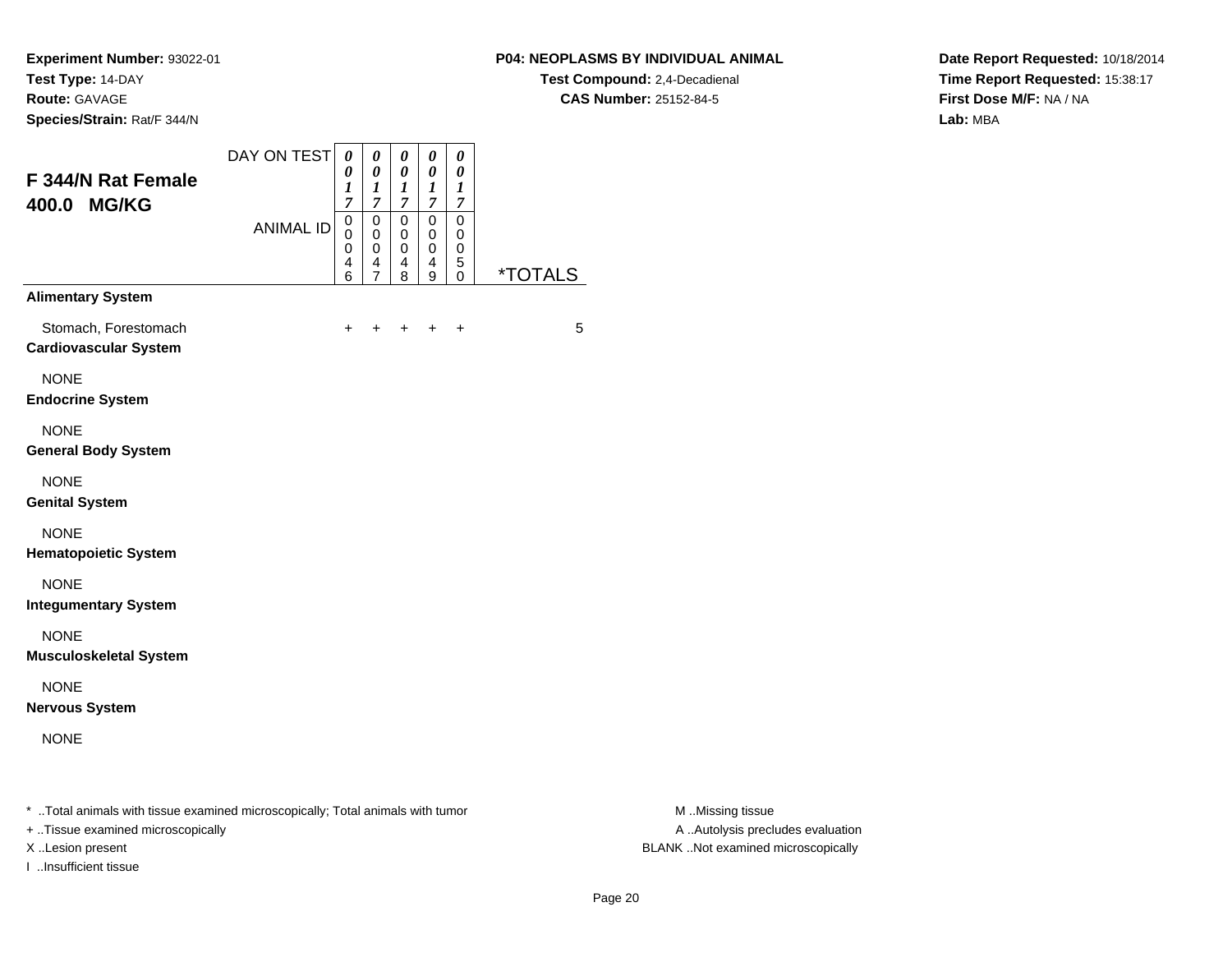## **P04: NEOPLASMS BY INDIVIDUAL ANIMAL**

**Test Compound:** 2,4-Decadienal **CAS Number:** 25152-84-5

**Date Report Requested:** 10/18/2014**Time Report Requested:** 15:38:17**First Dose M/F:** NA / NA**Lab:** MBA

| F 344/N Rat Female<br>400.0 MG/KG           | DAY ON TEST      | 0<br>0<br>1<br>7                          | 0<br>0<br>1<br>7                    | 0<br>0<br>1<br>$\overline{7}$             | 0<br>0<br>1<br>$\overline{7}$ | 0<br>0<br>1<br>7      |                       |
|---------------------------------------------|------------------|-------------------------------------------|-------------------------------------|-------------------------------------------|-------------------------------|-----------------------|-----------------------|
|                                             | <b>ANIMAL ID</b> | $\mathbf 0$<br>$\mathbf 0$<br>0<br>4<br>6 | $\Omega$<br>$\Omega$<br>0<br>4<br>7 | 0<br>$\mathbf 0$<br>$\mathbf 0$<br>4<br>8 | 0<br>0<br>0<br>4<br>9         | 0<br>0<br>0<br>5<br>0 | <i><b>*TOTALS</b></i> |
| <b>Respiratory System</b>                   |                  |                                           |                                     |                                           |                               |                       |                       |
| <b>NONE</b><br><b>Special Senses System</b> |                  |                                           |                                     |                                           |                               |                       |                       |
| <b>NONE</b><br><b>Urinary System</b>        |                  |                                           |                                     |                                           |                               |                       |                       |
| <b>NONE</b><br><b>SYSTEMIC LESIONS</b>      |                  |                                           |                                     |                                           |                               |                       |                       |
| Multiple Organ                              |                  |                                           |                                     |                                           |                               | ÷                     | 5                     |

\* ..Total animals with tissue examined microscopically; Total animals with tumor **M** . Missing tissue M ..Missing tissue

+ ..Tissue examined microscopically

I ..Insufficient tissue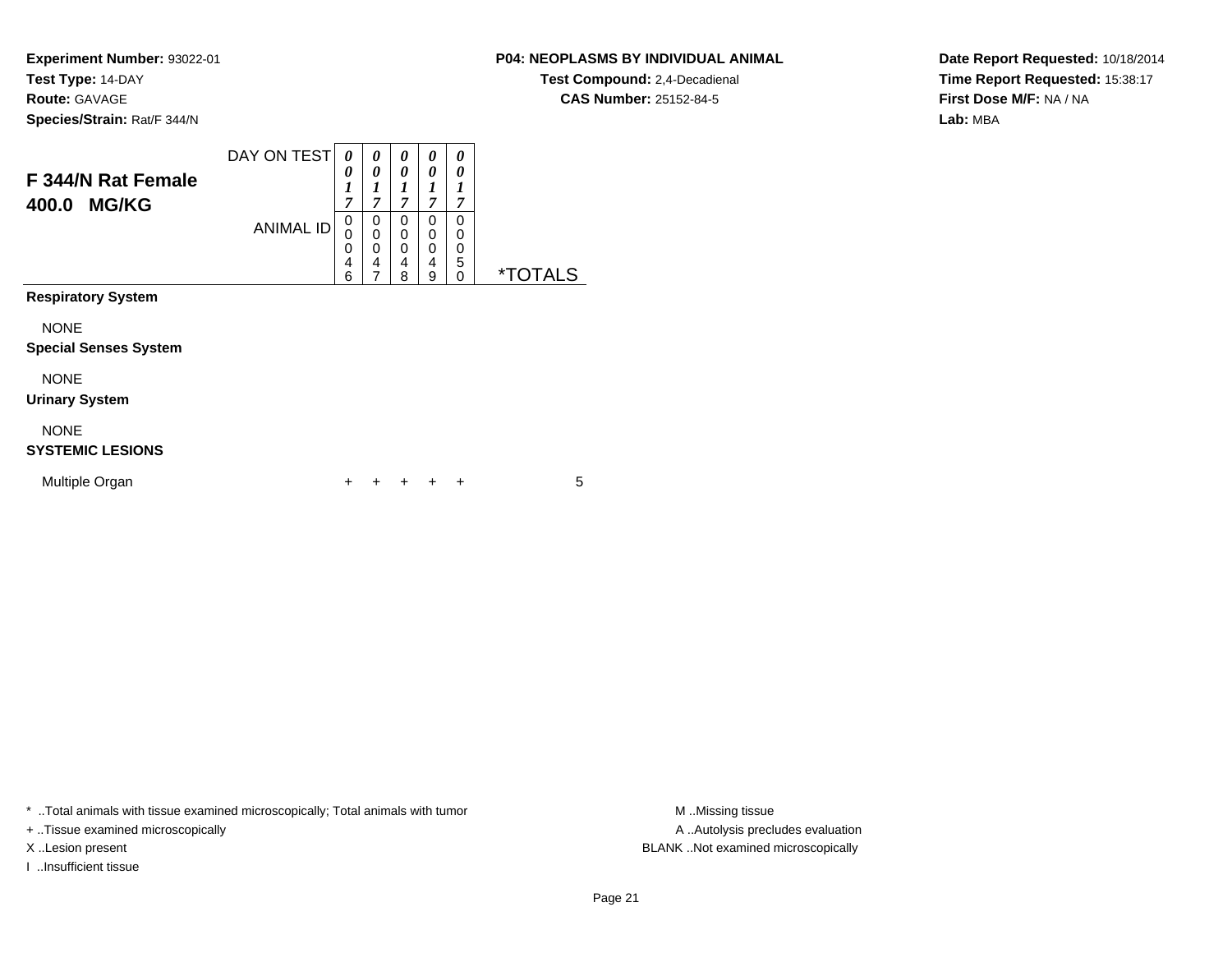**Experiment Number:** 93022-01**Test Type:** 14-DAY**Route:** GAVAGE

**Species/Strain:** Rat/F 344/N

## **P04: NEOPLASMS BY INDIVIDUAL ANIMAL**

**Test Compound:** 2,4-Decadienal **CAS Number:** 25152-84-5

**Date Report Requested:** 10/18/2014**Time Report Requested:** 15:38:17**First Dose M/F:** NA / NA**Lab:** MBA

| F 344/N Rat Female<br>1200.0 MG/KG                                                                                  | DAY ON TEST<br><b>ANIMAL ID</b> | 0<br>0<br>1<br>$\overline{7}$<br>$\mathsf 0$<br>0<br>0<br>5<br>1 | $\pmb{\theta}$<br>$\boldsymbol{\theta}$<br>$\boldsymbol{l}$<br>$\overline{7}$<br>$\pmb{0}$<br>$\pmb{0}$<br>0<br>$\frac{5}{2}$ | $\pmb{\theta}$<br>$\boldsymbol{\theta}$<br>$\boldsymbol{l}$<br>$\overline{7}$<br>$\overline{0}$<br>$\pmb{0}$<br>0<br>5<br>$\overline{3}$ | $\pmb{\theta}$<br>$\pmb{\theta}$<br>$\frac{1}{7}$<br>$\pmb{0}$<br>$\pmb{0}$<br>$\pmb{0}$<br>$\sqrt{5}$<br>$\overline{4}$ | $\pmb{\theta}$<br>$\pmb{\theta}$<br>$\boldsymbol{l}$<br>$\overline{7}$<br>$\overline{0}$<br>$\mathbf 0$<br>0<br>5<br>5 | <i><b>*TOTALS</b></i> |                                                       |
|---------------------------------------------------------------------------------------------------------------------|---------------------------------|------------------------------------------------------------------|-------------------------------------------------------------------------------------------------------------------------------|------------------------------------------------------------------------------------------------------------------------------------------|--------------------------------------------------------------------------------------------------------------------------|------------------------------------------------------------------------------------------------------------------------|-----------------------|-------------------------------------------------------|
| <b>Alimentary System</b>                                                                                            |                                 |                                                                  |                                                                                                                               |                                                                                                                                          |                                                                                                                          |                                                                                                                        |                       |                                                       |
| Liver<br>Stomach, Forestomach<br><b>Cardiovascular System</b>                                                       |                                 | +                                                                |                                                                                                                               |                                                                                                                                          |                                                                                                                          | +<br>$\ddot{}$                                                                                                         | 5<br>5                |                                                       |
| <b>NONE</b><br><b>Endocrine System</b>                                                                              |                                 |                                                                  |                                                                                                                               |                                                                                                                                          |                                                                                                                          |                                                                                                                        |                       |                                                       |
| <b>NONE</b><br><b>General Body System</b>                                                                           |                                 |                                                                  |                                                                                                                               |                                                                                                                                          |                                                                                                                          |                                                                                                                        |                       |                                                       |
| <b>NONE</b><br><b>Genital System</b>                                                                                |                                 |                                                                  |                                                                                                                               |                                                                                                                                          |                                                                                                                          |                                                                                                                        |                       |                                                       |
| <b>NONE</b><br><b>Hematopoietic System</b>                                                                          |                                 |                                                                  |                                                                                                                               |                                                                                                                                          |                                                                                                                          |                                                                                                                        |                       |                                                       |
| <b>NONE</b><br><b>Integumentary System</b>                                                                          |                                 |                                                                  |                                                                                                                               |                                                                                                                                          |                                                                                                                          |                                                                                                                        |                       |                                                       |
| <b>NONE</b><br><b>Musculoskeletal System</b>                                                                        |                                 |                                                                  |                                                                                                                               |                                                                                                                                          |                                                                                                                          |                                                                                                                        |                       |                                                       |
| <b>NONE</b><br><b>Nervous System</b>                                                                                |                                 |                                                                  |                                                                                                                               |                                                                                                                                          |                                                                                                                          |                                                                                                                        |                       |                                                       |
| * Total animals with tissue examined microscopically; Total animals with tumor<br>+ Tissue examined microscopically |                                 |                                                                  |                                                                                                                               |                                                                                                                                          |                                                                                                                          |                                                                                                                        |                       | M Missing tissue<br>A  Autolysis precludes evaluation |

I ..Insufficient tissue

M ..Missing tissue X ..Lesion present BLANK ..Not examined microscopically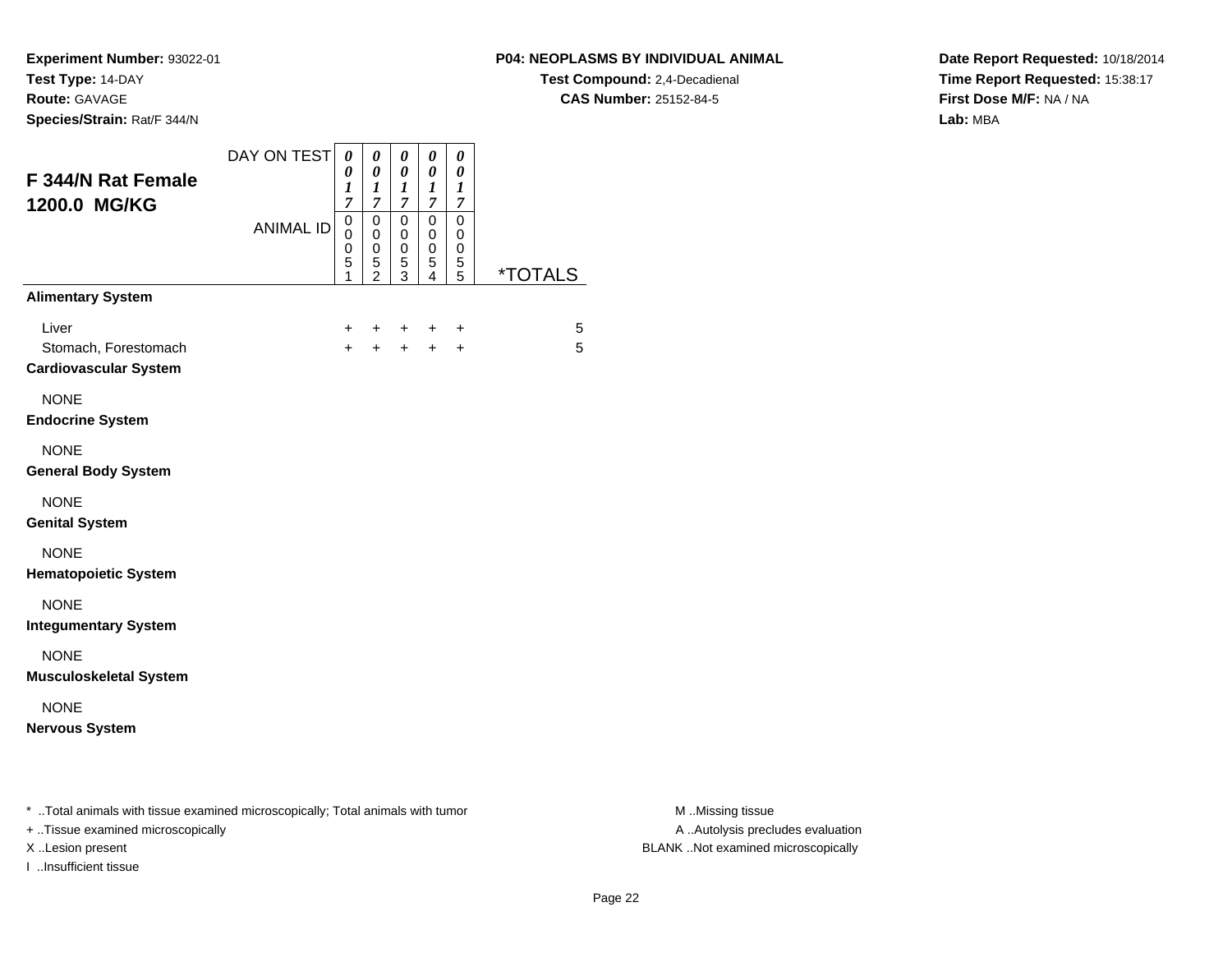## **P04: NEOPLASMS BY INDIVIDUAL ANIMAL**

**Test Compound:** 2,4-Decadienal **CAS Number:** 25152-84-5

**Date Report Requested:** 10/18/2014**Time Report Requested:** 15:38:17**First Dose M/F:** NA / NA**Lab:** MBA

| F 344/N Rat Female<br>1200.0 MG/KG          | DAY ON TEST      | 0<br>0<br>$\boldsymbol{l}$<br>7                        | 0<br>0<br>1<br>7                                       | 0<br>0<br>1<br>7      | 0<br>0<br>1<br>7      | 0<br>0<br>1<br>$\overline{7}$ |                       |
|---------------------------------------------|------------------|--------------------------------------------------------|--------------------------------------------------------|-----------------------|-----------------------|-------------------------------|-----------------------|
|                                             | <b>ANIMAL ID</b> | 0<br>$\mathbf 0$<br>$\mathbf 0$<br>$\overline{5}$<br>1 | 0<br>$\mathbf 0$<br>$\mathbf 0$<br>5<br>$\mathfrak{p}$ | 0<br>0<br>0<br>5<br>3 | 0<br>0<br>0<br>5<br>4 | 0<br>0<br>0<br>5<br>5         | <i><b>*TOTALS</b></i> |
| <b>NONE</b><br><b>Respiratory System</b>    |                  |                                                        |                                                        |                       |                       |                               |                       |
| <b>NONE</b><br><b>Special Senses System</b> |                  |                                                        |                                                        |                       |                       |                               |                       |
| <b>NONE</b><br><b>Urinary System</b>        |                  |                                                        |                                                        |                       |                       |                               |                       |
| Kidney<br><b>SYSTEMIC LESIONS</b>           |                  | $\ddot{}$                                              | ÷                                                      | $\div$                | $\div$                | $\ddot{}$                     | 5                     |
| Multiple Organ                              |                  | ٠                                                      |                                                        |                       |                       | ÷                             | 5                     |

\* ..Total animals with tissue examined microscopically; Total animals with tumor **M** . Missing tissue M ..Missing tissue

+ ..Tissue examined microscopically

I ..Insufficient tissue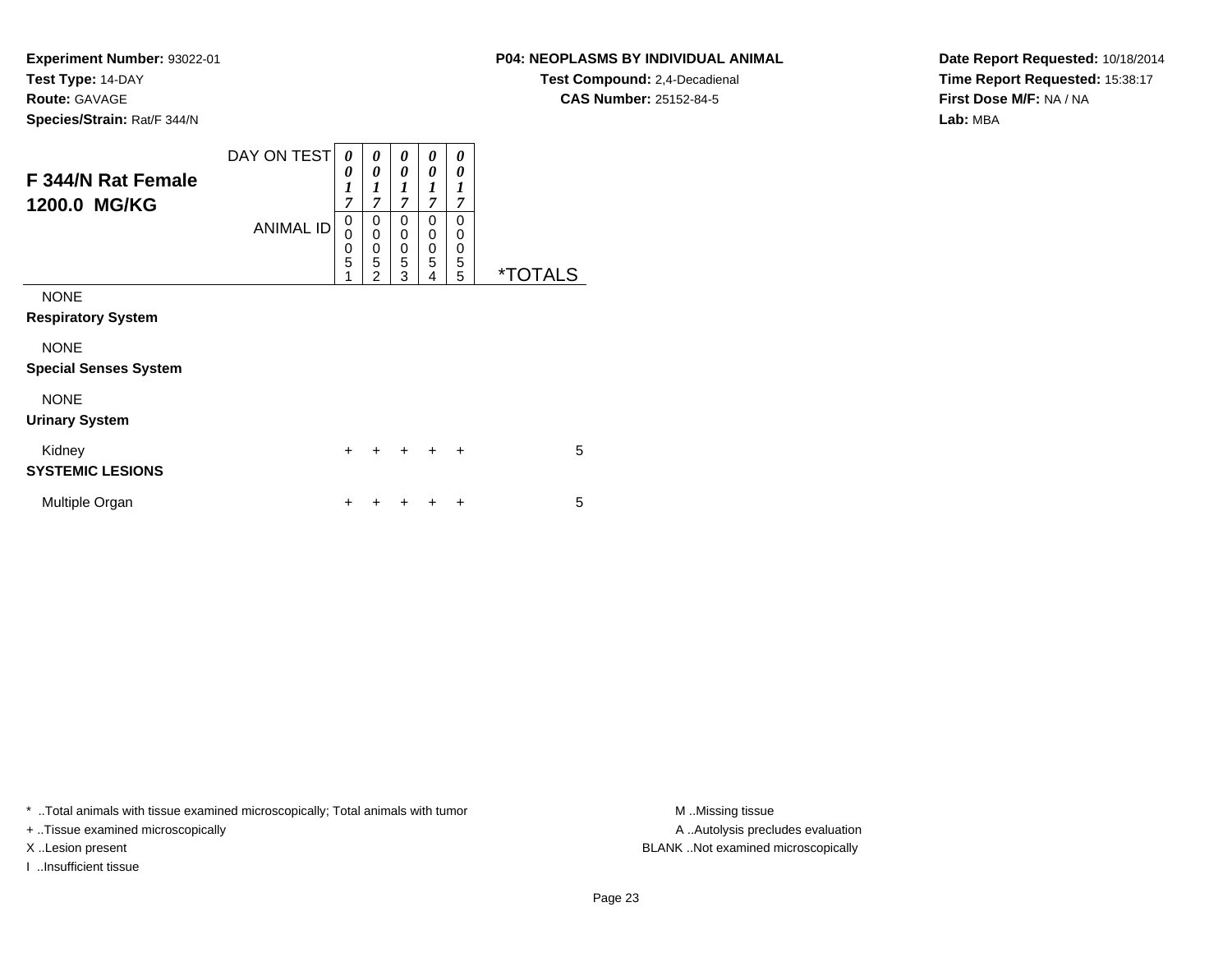**Experiment Number:** 93022-01**Test Type:** 14-DAY**Route:** GAVAGE

**Species/Strain:** Rat/F 344/N

## **P04: NEOPLASMS BY INDIVIDUAL ANIMAL**

**Test Compound:** 2,4-Decadienal **CAS Number:** 25152-84-5

**Date Report Requested:** 10/18/2014**Time Report Requested:** 15:38:17**First Dose M/F:** NA / NA**Lab:** MBA

| <b>F344/N Rat Female</b><br>3600.0 MG/KG                      | DAY ON TEST      | 0<br>0<br>0<br>3      | 0<br>0<br>0<br>$\overline{c}$                | 0<br>0<br>0<br>$\boldsymbol{2}$ | 0<br>0<br>0<br>$\boldsymbol{\beta}$ | 0<br>0<br>0<br>3      |                       |
|---------------------------------------------------------------|------------------|-----------------------|----------------------------------------------|---------------------------------|-------------------------------------|-----------------------|-----------------------|
|                                                               | <b>ANIMAL ID</b> | 0<br>0<br>0<br>5<br>6 | $\mathbf 0$<br>0<br>0<br>5<br>$\overline{7}$ | 0<br>0<br>$\mathbf 0$<br>5<br>8 | 0<br>0<br>$\mathbf 0$<br>5<br>9     | 0<br>0<br>0<br>6<br>0 | <i><b>*TOTALS</b></i> |
| <b>Alimentary System</b>                                      |                  |                       |                                              |                                 |                                     |                       |                       |
| Liver<br>Stomach, Forestomach<br><b>Cardiovascular System</b> |                  | $\pm$<br>$+$          | ٠<br>$\ddot{}$                               | ÷<br>$\ddot{}$                  | ÷<br>$\pm$                          | ÷<br>$\ddot{}$        | 5<br>5                |
| <b>NONE</b><br><b>Endocrine System</b>                        |                  |                       |                                              |                                 |                                     |                       |                       |
| <b>NONE</b><br><b>General Body System</b>                     |                  |                       |                                              |                                 |                                     |                       |                       |
| <b>NONE</b><br><b>Genital System</b>                          |                  |                       |                                              |                                 |                                     |                       |                       |
| <b>NONE</b><br><b>Hematopoietic System</b>                    |                  |                       |                                              |                                 |                                     |                       |                       |
| Thymus<br><b>Integumentary System</b>                         |                  | $\ddot{}$             |                                              |                                 | +                                   | +                     | 3                     |
| Skin<br><b>Musculoskeletal System</b>                         |                  |                       | $\pm$                                        | $\ddot{}$                       |                                     |                       | $\overline{2}$        |
| <b>NONE</b><br><b>Nervous System</b>                          |                  |                       |                                              |                                 |                                     |                       |                       |

\* ..Total animals with tissue examined microscopically; Total animals with tumor **M** . Missing tissue M ..Missing tissue

+ ..Tissue examined microscopically

I ..Insufficient tissue